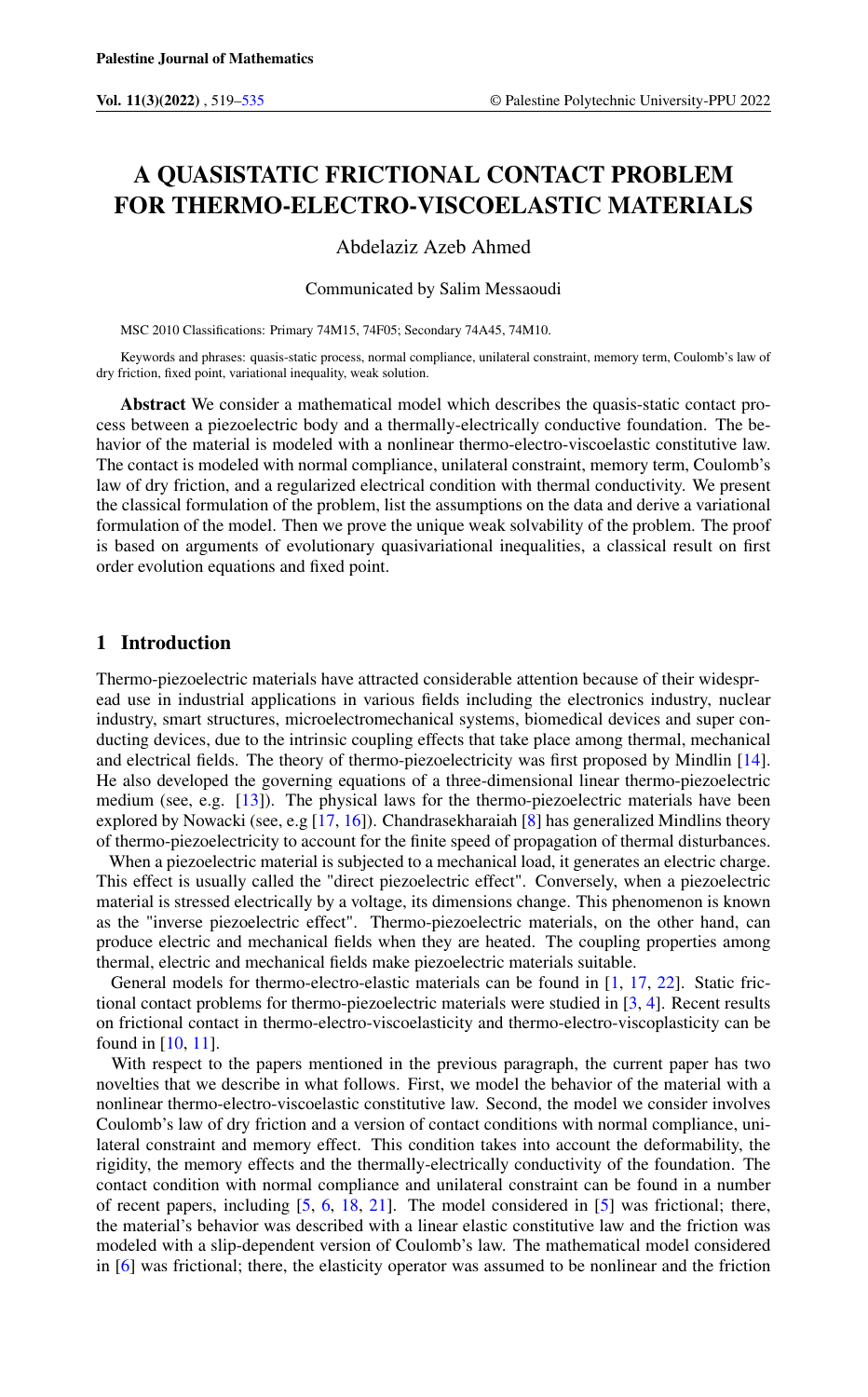law was able to describe the relationship between the Coulomb and the Tresca conditions, and points out to a possible transition from the first to the second one. The model considered in [\[21\]](#page-16-11) was viscoelastic and the normal compliance function in the contact condition was assumed to be multivalued. In contrast, the model considered in [\[18\]](#page-16-10) was viscoplastic, with internal state variable; there, the contact was described with normal compliance, finite penetration and memory term.

The rest of the paper is structured as follows. In Section 2 we state the model of a thermoelectro-viscoelastic body in frictional contact with a conductive foundation. We introduce notation and assumptions on the problem's data, derive the variational formulation of the problem and give main results (existence and uniqueness). Section 3 is devoted to the proofs of main results. More precisely, we prove the existence of a weak solution of the model and its uniqueness under additional assumptions.

## 2 Problem's formulation and main result

#### 2.1 The classical formulation

Let  $\Omega \subset \mathbb{R}^d$   $(d = 2, 3)$  be a domain occupied by a viscoelastic-piezoelectric body with outer surface  $\Gamma = \partial \Omega$ , assumed to be sufficiently smooth and decomposed into three disjoint measurable parts  $\Gamma_1$ ,  $\Gamma_2$ , and  $\Gamma_3$ , on the one hand, and a partition of  $\Gamma_1 \cup \Gamma_2$  into two disjoint measurable parts  $\Gamma_a$  and  $\Gamma_b$  on the other hand, such that  $meas(\Gamma_1) > 0$  and  $meas(\Gamma_a) > 0$ . This body is supposed to be stress free and at a free temperature. Here the temperature variations, accompanying the deformations, produce changes in the material parameters which are considered as depending on temperature. Let us denote by [0, T],  $T > 0$  the time interval of interest. The body is clamped on  $Γ_1$ . A surface traction of density  $f_2$  act on  $Γ_2$ . The body is submitted to the action of body forces of density  $f_0$  and a volume electric charges of density  $q_0$ . We also assume that the electrical potential vanishes on  $\Gamma_a \times (0, T)$ , a surface electric charge of density  $q_2$  is prescribed on  $\Gamma_b$  and the temperature is assumed to be zero on  $\Gamma_1 \cup \Gamma_2$ . Moreover, the body is subjected to a volume heat source  $q_{th}$  and it comes on  $\Gamma_3$  in contact with an electrically and thermally conductive obstacle, the so-called foundation.

Let us recall now some classical notations, see e.g.  $[9, 15]$  $[9, 15]$  $[9, 15]$  for further details. We denote by  $\mathbb{S}^d$  the space of second order symmetric tensors on  $\mathbb{R}^d$  (d = 2,3), while "." and ||.|| represent the inner product and the Euclidean norm on  $\mathbb{S}^d$  and  $\mathbb{R}^d$ , respectively. We define the inner product and the Euclidean norm on  $\mathbb{S}^d$  and  $\mathbb{R}^d$  respectively, by

$$
u \cdot v = u_i v_i, \quad ||u|| = (u \cdot u)^{1/2} \quad \forall u, v \in \mathbb{R}^d,
$$
  

$$
\sigma \cdot \tau = \sigma_{ij} \tau_{ij}, \quad ||\sigma|| = (\sigma \cdot \sigma)^{1/2} \quad \forall \sigma, \tau \in \mathbb{S}^d.
$$

Since the boundary Γ is sufficiently regular, the unit outward normal field  $\nu$  on Γ is defined. Then the normal and the tangential components of displacement vector and stress on the boundary are

$$
v_{\nu} = v \cdot \nu, \quad v_{\tau} = v - v_{\nu} \nu,
$$
  

$$
\sigma_{\nu} = \sigma \nu \cdot \nu, \quad \sigma_{\tau} = \sigma \nu - \sigma_{\nu} \nu.
$$

Here and below, the indices i and j run from 1 to d, the summation convention over repeated indices is used and the index that follows a comma indicates a partial derivative with respect to the corresponding component of the independent variable. We denote by  $x \in \Omega \cup \Gamma$  and  $t \in [0, T]$ , the spatial and the time variable, respectively, and, to simplify the notation, we do not indicate in what follows the dependence of various functions on  $x$  and  $t$ . The dots above variable represent the time derivatives. Moreover, we denote by Div  $\sigma = (\sigma_{i,j})$ , div  $D = (D_{i,j})$  the divergence operator for tensor and vector valued functions, respectively.

The governing equations of thermo-piezoelectricity consist of the equilibrium equation, constitutive relations, strain-mechanical displacement and electric potential field relations. The linearized strain tensor and potential field relations are given by

$$
\varepsilon(u) = \frac{1}{2}(\nabla u + (\nabla u)^T), \ \varepsilon(u) = (\varepsilon_{ij}(u)) \ \text{in} \ \Omega \times (0,T),
$$

$$
E(\varphi) = -\nabla \varphi = -(\varphi_{,i}), \ \ E(\varphi) = (E_i(\varphi)) \ \text{ in } \ \Omega \times (0,T),
$$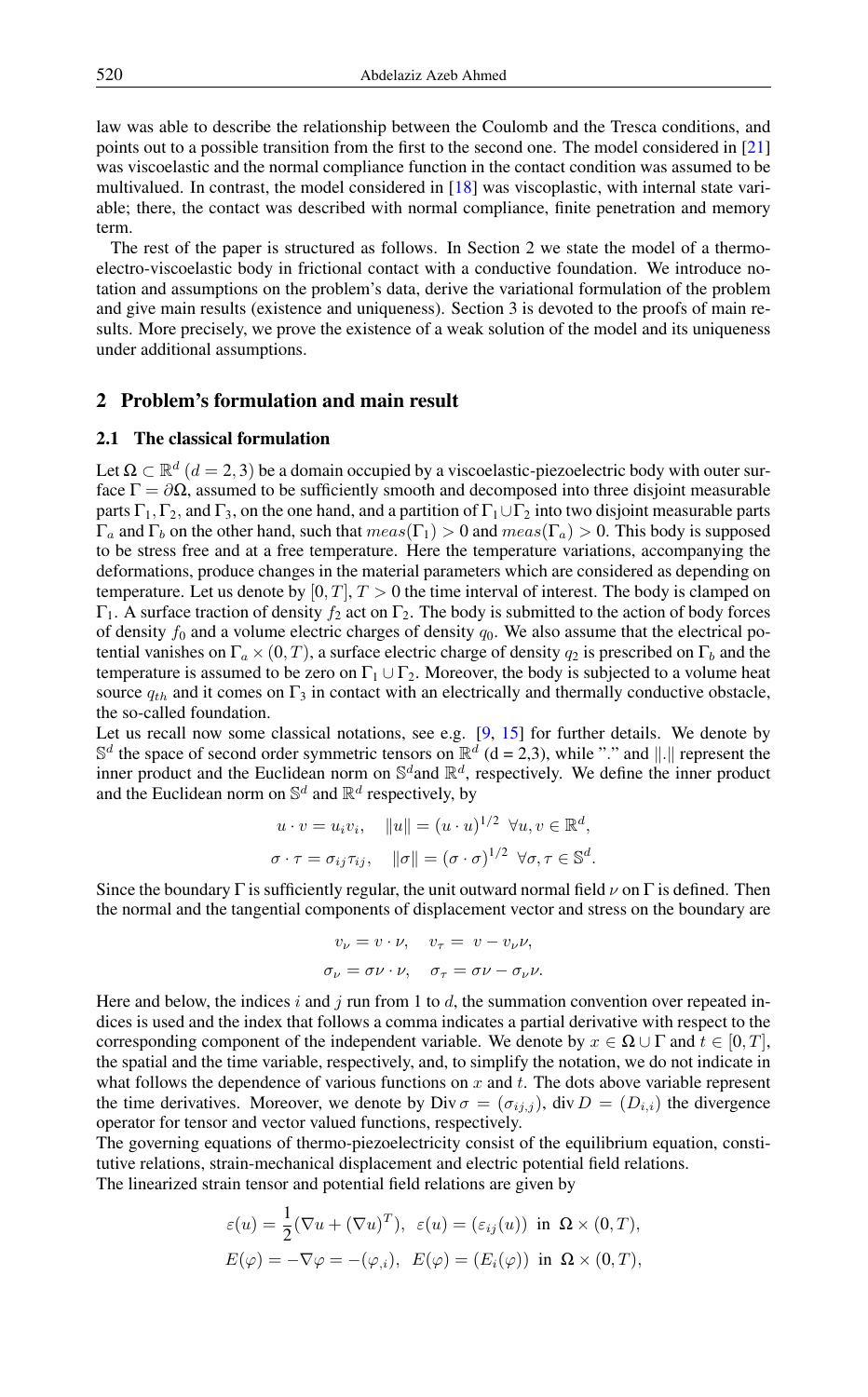where  $u = (u_i)$  and  $\varphi$  are respectively, the displacement field and electric potential.

We suppose that the process is mechanically quasistatic and electrically static.

The equations of stress equilibrium and the equation of electric displacement field are, respectively, given by

<span id="page-2-3"></span>
$$
\text{Div}\,\sigma + f_0 = 0 \qquad \text{in}\ \Omega \times (0,T), \tag{2.1}
$$

$$
\operatorname{div} D - q_0 = 0 \quad \text{in } \Omega \times (0, T), \tag{2.2}
$$

where  $\sigma = (\sigma_{ij})$  and  $D = (D_i)$  represent the stress tensor and the electric displacement field, respectively.

The thermo-electro-viscoelastic constitutive law can be written as

<span id="page-2-0"></span>
$$
\sigma = \mathcal{A}\varepsilon(\dot{u}) + \mathcal{B}\varepsilon(u) - \mathcal{E}^* E(\varphi) - \mathcal{M}\theta \quad \text{in } \Omega \times (0, T), \tag{2.3}
$$

$$
D = \mathcal{E}\varepsilon(u) + \mathcal{C}E(\varphi) + \mathcal{P}\theta \quad \text{in } \Omega \times (0, T), \tag{2.4}
$$

$$
\dot{\theta} - \text{div}(\mathcal{K}\nabla\theta) = -\mathcal{M}\cdot\nabla\dot{u} + q_{th} \quad \text{in } \Omega \times (0, T), \tag{2.5}
$$

where A and B are the viscosity and elasticity operators, respectively,  $\mathcal{E} = (e_{ijk})$  represents the third-order piezoelectric tensor,  $\mathcal{E}^* = (e_{ijk}^*) = (e_{kij})$  is its transpose,  $\mathcal{M} = (m_{ij})$ ,  $\mathcal{C} = (c_{ij})$ and  $\mathcal{P} = (p_i)$  denote the thermal expansion, the electric permittivity and the pyroelectric tensor, respectively. The differential equation [\(2.5\)](#page-2-0) describes the evolution of the temperature field  $\theta$ , where  $\mathcal{K} = (k_{ij})$  represents the thermal conductivity tensor,  $q_{th}$  the density of volume heat sources.

Next, to complete the mechanical model according to the description of the physical setting, we have the following boundary conditions

$$
u = 0 \quad \text{on } \Gamma_1 \times (0, T), \tag{2.6}
$$

$$
\sigma \nu = f_2 \quad \text{on } \Gamma_2 \times (0, T), \tag{2.7}
$$

$$
\theta = 0 \quad \text{on } \Gamma_1 \cup \Gamma_2 \times (0, T), \tag{2.8}
$$

$$
\varphi = 0 \quad \text{on } \Gamma_a \times (0, T), \tag{2.9}
$$

$$
D \cdot \nu = q_2 \quad \text{on } \Gamma_b \times (0, T). \tag{2.10}
$$

We model the frictional contact on the contact surface  $\Gamma_3$  with Coulomb's law of dry friction, a condition involving normal compliance, unilateral constraint and memory term and with regularized electrical and thermal conditions given by

<span id="page-2-1"></span>
$$
\|\sigma_{\tau}\| \le p_{\tau}(u_{\nu}),
$$
  
\n
$$
\sigma_{\tau} = -p_{\tau}(u_{\nu}) \frac{\dot{u}_{\tau}}{\|\dot{u}_{\tau}\|} \text{ if } \dot{u}_{\tau} \ne 0 \text{ on } \Gamma_3 \times (0, T),
$$
\n(2.11)

there exists  $\xi : \Gamma_3 \times (0,T) \to \mathbb{R}$  which satisfies

<span id="page-2-2"></span>
$$
\begin{cases}\nu_{\nu}(t) \leq g, & \sigma_{\nu}(t) + (h_{\nu}(\varphi(t) - \varphi_F) + k_{\nu}(\theta(t) - \theta_F(t)))p_{\nu}(u_{\nu}(t)) + \xi(t) \leq 0, \\
(u_{\nu}(t) - g)\Big(\sigma_{\nu}(t) + (h_{\nu}(\varphi(t) - \varphi_F) + k_{\nu}(\theta(t) - \theta_F(t)))p_{\nu}(u_{\nu}(t)) + \xi(t)\Big) = 0, \\
0 \leq \xi(t) \leq \int_0^t b(t - s)u_{\nu}^+(s)ds, \\
\xi(t) = 0 \text{ if } u_{\nu}(t) < 0, \\
\xi(t) = \int_0^t b(t - s)u_{\nu}^+(s)ds \text{ if } u_{\nu}(t) > 0, \\
D \cdot \nu = h_e(u_{\nu})\phi(\varphi - \varphi_F) \quad \text{on } \Gamma_3 \times (0, T),\n\end{cases} \tag{2.13}
$$

$$
-k_{ij}\frac{\partial\theta}{\partial x_i}\nu_j = k_{th}(\theta - \theta_F) - k_{\tau}(\|\dot{u}_{\tau}\|) \quad \text{on } \Gamma_3 \times (0, T). \tag{2.14}
$$

The condition [\(2.11\)](#page-2-1) represents the Coulomb's law of dry friction with friction bound  $p_{\tau}(u_{\nu}-g)$ . We now describe the contact condition  $(2.12)$  in which our main interest lies, it incorporates a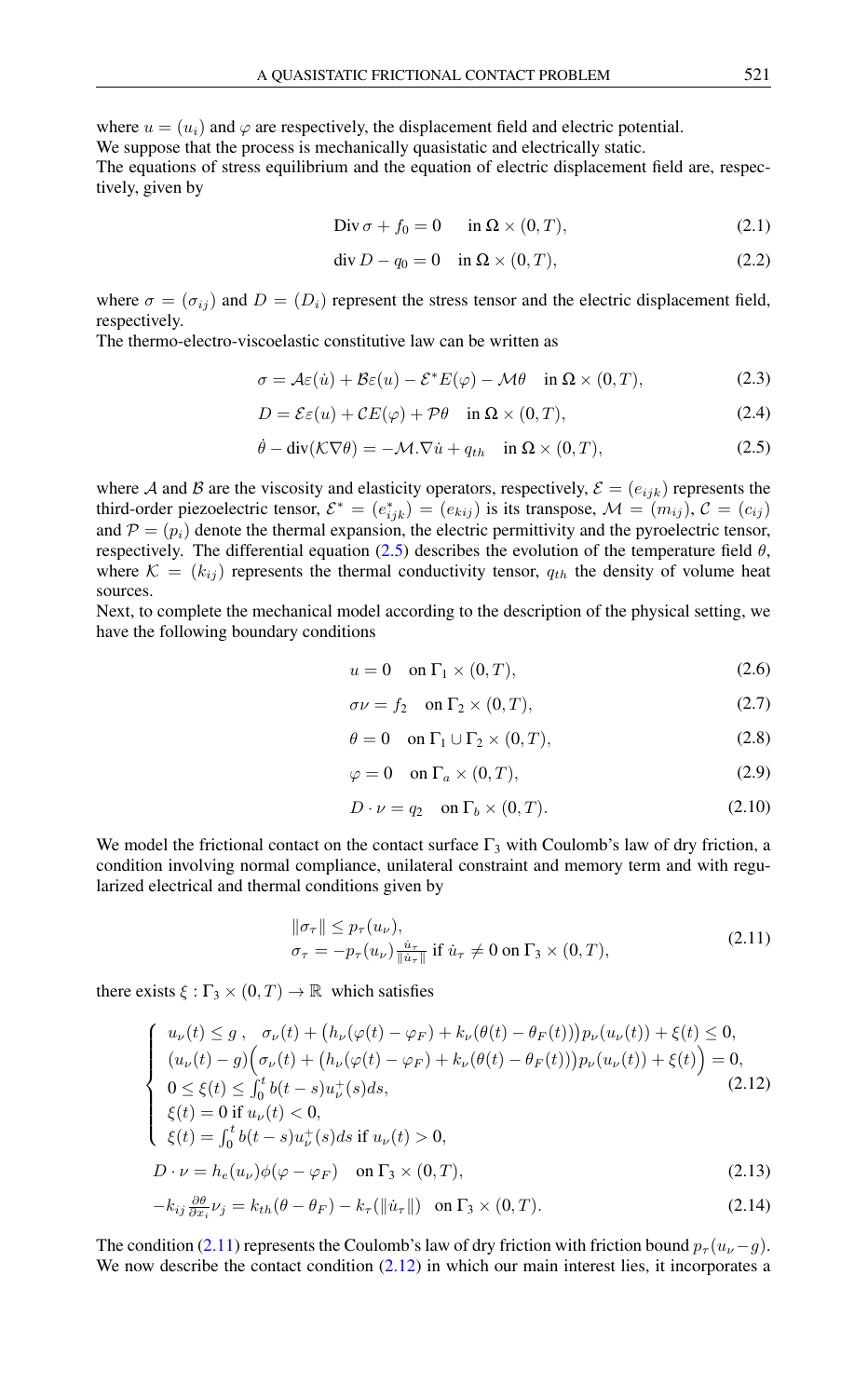version of the contact boundary conditions with unilateral constraint, in which the memory effects of the thermally-electrically conductive foundation are taken into account. Here  $u_{\nu}$  is the normal displacement and, therefore,  $u_{\nu}^{+} = \max\{0, u\}$  being the penetration of the body's surface asperities and those of the foundation. Moreover, b is a positive function,  $h_{\nu}$  and  $k_{\nu}$  are prescribed functions which represent the stiffness coefficients and  $p_{\nu}$  is a Lipschitz continuous increasing function. The physical meaning of this type of contact condition was derived in [\[21\]](#page-16-11). The condition shows that when there is a penetration the contact follows a normal compliance condition with memory term up to limit g and once the limit is reached the contact follows a Signorini type unilateral condition. The normal stress vanishes in cases where there is a separation between the body and the foundation.

The boundary conditions  $(2.13)-(2.14)$  $(2.13)-(2.14)$  $(2.13)-(2.14)$  describe respectively the electrical and the heat exchange conditions on the contact surface  $\Gamma_3$  in which, as usual,  $\varphi_F$  and  $\theta_F$  denote the electric potential and the temperature of the foundation respectively. First, the equation [\(2.13\)](#page-2-2) represents the regularization of the electrical contact condition on  $\Gamma_3$ (for more details see [\[12\]](#page-16-14)). The relation  $(2.14)$  represents the heat flux condition where  $k_{th}$  is the coefficient of heat exchange between the body and the obstacle.  $k<sub>\tau</sub>$  is a given function assumed to depend on the tangential pressure. The function  $\phi$ , used in [\(2.13\)](#page-2-2), is a real valued function.

The initial displacement and the initial temperature are given by

<span id="page-3-0"></span>
$$
u(0) = u_0, \quad \theta(0) = \theta_0, \quad \text{in } \Omega.
$$
 (2.15)

**Problem P:** Find a displacement field  $u : \Omega \times [0,T] \to \mathbb{R}^d$ , a stress field  $\sigma : \Omega \times [0,T] \to \mathbb{S}^d$ , an electric potential  $\varphi : \Omega \times [0,T] \to \mathbb{R}$ , an electric displacement field  $D : \Omega \times [0,T] \to \mathbb{R}^d$  and a temperature  $\theta$  :  $\Omega \times [0, T] \rightarrow \mathbb{R}_+$  such that  $(2.1)$ – $(2.15)$  hold.

#### 2.2 Preliminaries

We use standard notation for the  $L^p$  and the Sobolev spaces associated with  $\Omega$  and  $\Gamma$  and, for a function  $\zeta \in H^1(\Omega)$  we still write  $\zeta$  to denote its trace on  $\Gamma$ . We recall that the summation convention applies to a repeated index.

For the electric displacement field we use the following space

$$
\mathcal{W}_1 = \{ D \in L^2(\Omega)^d : \text{div}\, D \in L^2(\Omega) \},
$$

endowed with the inner product

$$
(D,E)_{\mathcal{W}_1}=(D,E)_{L^2(\Omega)^d}+(\operatorname{div} D,\operatorname{div} E)_{L^2(\Omega)},
$$

and the associated norm  $\|\cdot\|_{\mathcal{W}_1}$ .

The electric potential field is to be found in

$$
W = \{ \zeta \in H^1(\Omega) : \zeta = 0 \text{ a.e. on } \Gamma_a \}.
$$

Since meas  $\Gamma_a > 0$ , the Friedrichs-Poincaré inequality holds, thus,

<span id="page-3-1"></span>
$$
\|\nabla \zeta\|_{L^2(\Omega)^d} \ge C_F \|\zeta\|_W \quad \forall \zeta \in W,\tag{2.16}
$$

where  $C_F > 0$  is a constant which depends only on  $\Omega$  and  $\Gamma_a$ . On W, we use the inner product

$$
(\varphi,\zeta)_W = (\nabla \varphi, \nabla \zeta)_{L^2(\Omega)^d},
$$

and the associated norm

<span id="page-3-3"></span>
$$
\|\zeta\|_{W} = \|\nabla \zeta\|_{L^{2}(\Omega)^{d}} \quad \forall \zeta \in W. \tag{2.17}
$$

It follows from [\(2.16\)](#page-3-1) that  $\|\cdot\|_{H^1(\Omega)}$  and  $\|\cdot\|_W$  are equivalent norms on W and therefore  $(W, \|\cdot\|_W)$ is a real Hilbert space. Moreover, by the Sobolev trace theorem, there exists a constant  $C_0$ , depending only on  $\Omega$ ,  $\Gamma_a$  and  $\Gamma_3$ , such that

<span id="page-3-2"></span>
$$
\|\zeta\|_{L^2(\Gamma_3)} \le C_0 \|\zeta\|_W \quad \forall \zeta \in W. \tag{2.18}
$$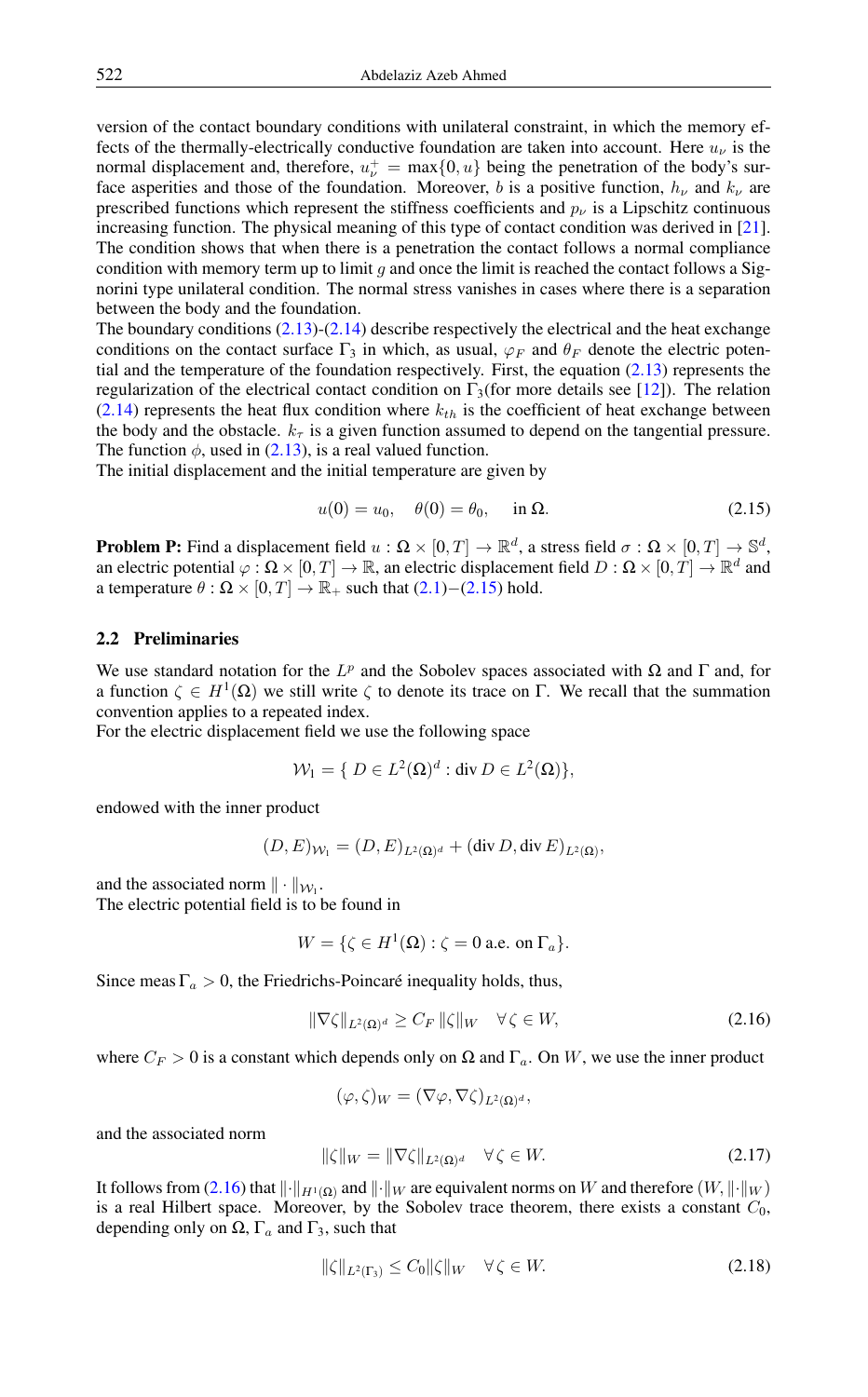<span id="page-4-1"></span>We recall that when  $D \in \mathcal{W}_1$  is a sufficiently regular function, the following Green formula holds:

$$
(D, \nabla \zeta)_{L^2(\Omega)^d} + (\text{div } D, \zeta)_{L^2(\Omega)} = \int_{\Gamma} D \cdot \nu \zeta \, da \quad \forall \zeta \in H^1(\Omega). \tag{2.19}
$$

We introduce the real Hilbert space of the temperature denoted by

$$
Q = \{\mu \in H^1(\Omega) : \mu = 0 \text{ on } \Gamma_1 \cup \Gamma_2\},\
$$

and we consider the inner product and the corresponding norm given by

$$
(\theta,\mu)_{Q}=(\theta,\mu)_{H^1(\Omega)},\ \ \|\mu\|_{Q}=\|\mu\|_{H^1(\Omega)}\ \ \forall \theta,\eta\in Q.
$$

<span id="page-4-2"></span>By Sobolev's trace theorem, there exists a constant  $C_1 > 0$  which depends only on  $\Omega$  and  $\Gamma$  such that

$$
\|\mu\|_{L^2(\Gamma_3)} \le C_1 \|\mu\|_Q \quad \forall \, \mu \in Q. \tag{2.20}
$$

The following Friedrichs-Poincaré inequality holds on Q is

$$
\|\nabla \mu\|_{L^2(\Omega)^d} \ge \tilde{C}_F \|\mu\|_Q \quad \forall \mu \in Q. \tag{2.21}
$$

 $L^2(\Omega)$  is identified with its dual and with a subspace of the dual  $Q'$  of  $Q$ , i.e.,  $Q \subset L^2(\Omega) \subset Q'$ , and we say that the inclusions above define a Gelfand triple. The notation  $\langle ., . \rangle_{Q',Q}$  represents the duality pairing between  $Q'$  and  $Q$ .

For the stress and strain variables, we use the real Hilbert spaces

$$
H = L2(\Omega)d = \{u = (ui) : ui \in L2(\Omega)\},
$$
  
\n
$$
\mathcal{H} = \{\sigma = (\sigma_{ij}) : \sigma_{ij} = \sigma_{ji} \in L2(\Omega)\},
$$
  
\n
$$
H1 = \{u = (ui) : \varepsilon(u) \in \mathcal{H}\},
$$
  
\n
$$
\mathcal{H}1 = \{\sigma \in \mathcal{H} : \text{Div}(\sigma) \in H\}.
$$

The spaces  $H$ ,  $H_1$ ,  $H$  and  $H_1$  are real Hilbert spaces endowed with the canonical inner products:

$$
(u, v)_H = \int_{\Omega} u.v dx, \quad \forall u, v \in H,
$$

$$
(u, v)_{H_1} = \int_{\Omega} u.v dx + \int_{\Omega} \nabla u.\nabla v dx \quad \forall u, v \in H_1,
$$

where

$$
(\sigma, \tau)_{\mathcal{H}} = \int_{\Omega} \sigma \tau dx \quad \forall \sigma, \tau \in \mathcal{H},
$$

$$
(\sigma, \tau)_{\mathcal{H}_1} = (\sigma, \tau)_{\mathcal{H}} + (\text{Div}(\sigma), \text{Div}(\tau))_{H}, \quad \forall \sigma, \tau \in \mathcal{H}_1.
$$

The associated norms on the spaces H,  $H_1$ , H and  $H_1$  are denoted by  $\|\cdot\|_H$ ,  $\|\cdot\|_H$ ,  $\|\cdot\|_{\mathcal{H}}$  and  $\|\cdot\|_{\mathcal{H}_1}$  respectively. Let  $H_{\Gamma} = H^{1/2}(\Gamma)^d$  and  $\gamma: H^1(\Omega)^d \to H_{\Gamma}$  be the trace map. For every element  $v \in H_1$ , we also use the notation v to denote the trace  $\gamma v$  of v on  $\Gamma$ . For every  $\sigma \in H_1$ there exists an element  $\sigma \nu \in H_{\Gamma}'$  satisfying the following Green formula

$$
\langle \sigma \nu, \gamma \nu \rangle = (\sigma, \varepsilon(\nu))_{\mathcal{H}} + (Div(\sigma), v)_{H} \quad \forall \nu \in H^{1}.
$$
 (2.22)

Moreover, if  $\Gamma$  is continuously differentiable on  $\Omega$ , then

<span id="page-4-0"></span>
$$
\langle \sigma \nu, \gamma \nu \rangle = \int_{\Gamma} \sigma \nu \cdot v da \quad \forall \nu \in H_1,\tag{2.23}
$$

where da is the surface element.

Let us now consider the closed subspace  $V$  defined by

$$
V = \{ v \in H_1 : v = 0 \text{ on } \Gamma_1 \}. \tag{2.24}
$$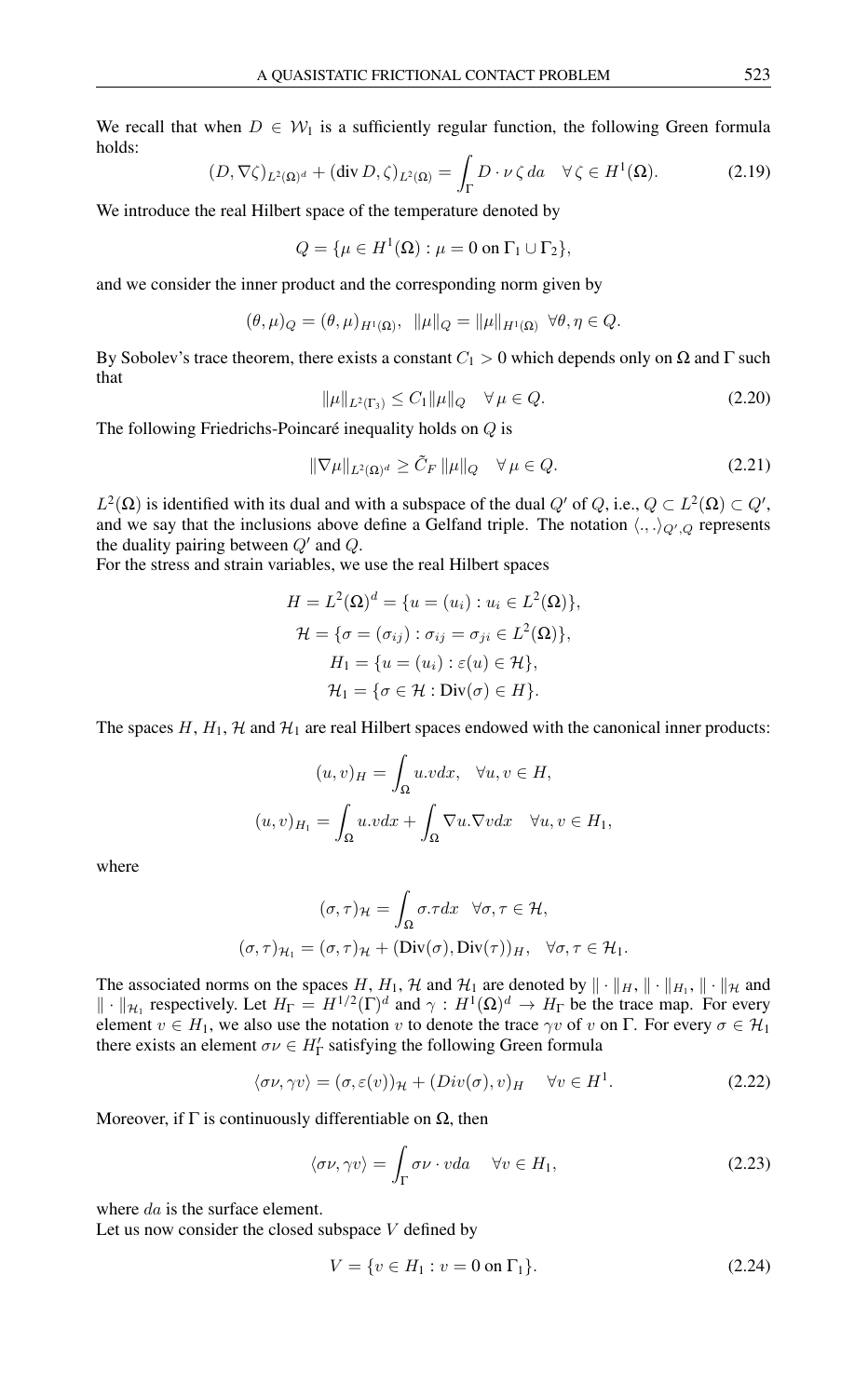Then, we consider the following closed convex subspace  $U$  of  $V$  given by

<span id="page-5-4"></span>
$$
U = \{ v \in V : \dot{v}_{\nu} - g \le 0 \text{ on } \Gamma_3 \}. \tag{2.25}
$$

Since meas( $\Gamma_1$ ) > 0, Korn's inequality holds and thus, there exists a positive constant  $C_K$ depending only on  $\Omega$ ,  $\Gamma_1$  such that

$$
\|\varepsilon(v)\|_{\mathcal{H}} \ge C_K \|v\|_{H_1} \quad \forall v \in V.
$$

On the space  $V$  we consider the inner product given by

$$
(u,v)_V = (\varepsilon(u), \varepsilon(v))_{\mathcal{H}},
$$

and let  $\|\cdot\|_V$  be the associated norm, defined by

<span id="page-5-9"></span><span id="page-5-6"></span>
$$
||v||_V = ||\varepsilon(v)||_{\mathcal{H}}.\tag{2.26}
$$

It follows from Korn's inequality that  $\|\cdot\|_{H_1}$  and  $\|\cdot\|_V$  are equivalent norms on V. Therefore  $(V, \|\cdot\|_V)$  is a real Hilbert space. Moreover, by the Sobolev trace theorem there exists a positive constant  $\tilde{C}_0$  which depends only on  $\Omega$ ,  $\Gamma_1$  and  $\Gamma_3$  such that

$$
||v||_{L^{2}(\Gamma_{3})^{d}} \leq \tilde{C}_{0}||v||_{V} \,\forall v \in V. \tag{2.27}
$$

Finally, for a real Banach space  $(X, \|\cdot\|_X)$  we use the usual notation for the spaces  $L^p(0,T;X)$ and  $W^{k,p}(0,T;X)$  where  $1 \leq p \leq \infty$ ,  $k = 1,2,...$ ; we also denote by  $C([0,T];X)$  and  $C^1([0,T];X)$  the spaces of continuous and continuously differentiable functions on  $[0,T]$  with values in  $X$ , with the respective norms

$$
||x||_{C([0,T];X)} = \max_{t \in [0,T]} ||x(t)||_X,
$$
  

$$
||x||_{C^{1}([0,T];X)} = \max_{t \in [0,T]} ||x(t)||_X + \max_{t \in [0,T]} ||\dot{x}(t)||_X.
$$

Recall that the dot represents the time derivative.

We end this section by giving an existence, uniqueness and regularity result which was proved in [\[20,](#page-16-15) p.75-77]. Let X be a real Hilbert space with the inner product  $(\cdot, \cdot)_X$  and the associated norm  $\| \cdot \|_X$ , and consider the problem of finding  $u : [0, T] \rightarrow X$  such that

$$
(A\dot{u}(t), v - \dot{u}(t))_X + (Bu(t), v - \dot{u}(t))_X + j(u(t), v) - j(u(t), \dot{u}(t))
$$
\n(2.28)

$$
\geq (f(t), v - \dot{u}(t))_X \quad \forall v \in X, \ t \in [0, T],
$$

<span id="page-5-5"></span><span id="page-5-2"></span><span id="page-5-1"></span><span id="page-5-0"></span>
$$
u(0) = u_0. \t\t(2.29)
$$

To study problem  $(2.28)$  and  $(2.29)$  we need the following assumptions: The operator  $A: X \to X$  is strongly monotone and Lipschitz continuous, i.e.

(a) There exists 
$$
M_A > 0
$$
 such that  
\n
$$
(Au_1 - Au_2, u_1 - u_2)_X \ge M_A ||u_1 - u_2||_X^2 \quad \forall u_1, u_2 \in X.
$$
\n(b) There exists  $L_A > 0$  such that  
\n $||Au_1 - Au_2||_X \le L_A ||u_1 - u_2||_X \quad \forall u_1, u_2 \in X.$  (2.30)

The operator  $B: X \to X$  is Lipschitz continuous, i.e., there exists  $L_B > 0$  such that

<span id="page-5-7"></span>
$$
||Bu_1 - Bu_2||_X \le L_B ||u_1 - u_2||_X \quad \forall u_1, u_2 \in X.
$$
 (2.31)

The functional  $j: X \times X \to \mathbb{R}$  satisfies:

<span id="page-5-8"></span>(a) 
$$
j(u, \cdot)
$$
 is convex and l.s.c. on X for all  $u \in X$ .  
\n(b) There exists  $m > 0$  such that  
\n
$$
j(u_1, v_2) - j(u_1, v_1) + j(u_2, v_1) - j(u_2, v_2)
$$
\n
$$
\le m ||u_1 - u_2||_X ||v_1 - v_2||_X \quad \forall u_1, u_2, v_1, v_2 \in X.
$$
\n(2.32)

Finally, we assume that

$$
f \in C([0, T]; X), \tag{2.33}
$$

<span id="page-5-3"></span>and

$$
u_0 \in X. \tag{2.34}
$$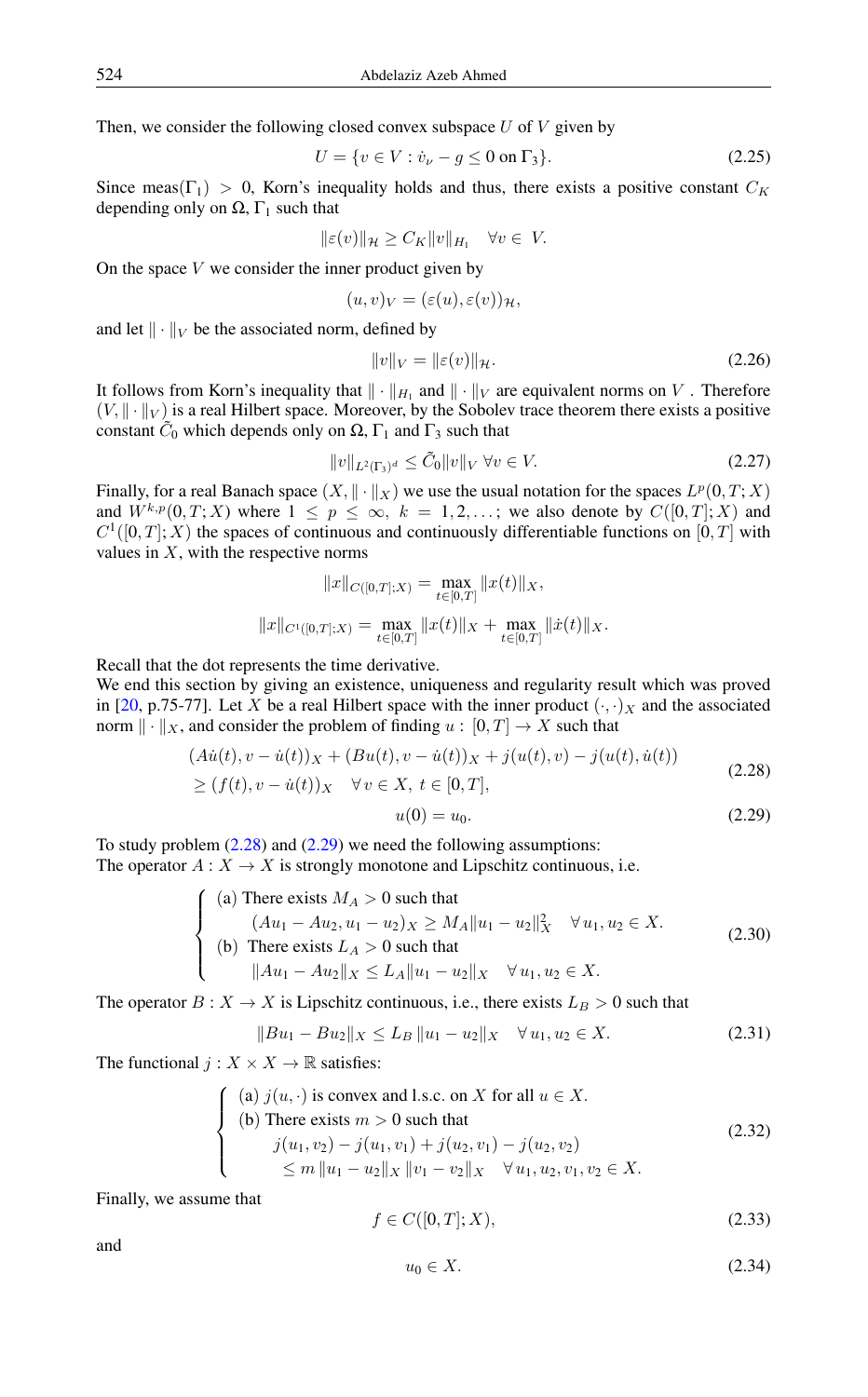<span id="page-6-2"></span>**Theorem 2.1.** *Let* [\(2.30\)](#page-5-2)-[\(2.34\)](#page-5-3) *hold. Then, if*  $M_A > m$ *, there exists a unique solution*  $u \in$  $C^1([0, T]; X)$  *of problem* [\(2.28\)](#page-5-0) *and* [\(2.29\)](#page-5-1)*.* 

#### 2.3 Weak formulation and main result

In the study of the mechanical problem  $(2.1)$ − $(2.15)$ , we need to assume that the viscosity operator A, the elasticity operator B, the piezoelectric operator  $\mathcal{E}$ , the electric permittivity operator C, the functions  $p_r$ ,  $k_r$  (for  $r = \nu, \tau$ ),  $h_{\nu}$  and  $h_e$  satisfy the following conditions

- $\int$  (a)  $\mathcal{A} : \Omega \times \mathbb{S}$  $d \to \mathbb{S}^d$ .
	- (b) There exists  $L_A > 0$  such that  $\|\mathcal{A}(x,\varepsilon_1)-\mathcal{A}(x,\varepsilon_2)\|\leq L_{\mathcal{A}}\|\varepsilon_1-\varepsilon_2\|$ for all  $\varepsilon_1, \varepsilon_2 \in \mathbb{S}^d$ , a.e.  $x \in \Omega$ .
- <span id="page-6-1"></span> $\begin{array}{c} \hline \end{array}$  $\begin{array}{c} \hline \end{array}$ (c) There exists  $m_A > 0$  such that  $(\mathcal{A}(x,\varepsilon_1)-\mathcal{A}(x,\varepsilon_2)).(\varepsilon_1-\varepsilon_2)\geq m_{\mathcal{A}}||\varepsilon_1-\varepsilon_2||^2,$ for any  $\varepsilon_1, \varepsilon_2 \in \mathbb{S}^d$  a.e  $x \in \Omega$ . (2.35)
	- (d) The mapping  $x \mapsto A(x, \varepsilon)$  is Lebesgue measurable on  $\Omega$ for any  $\varepsilon \in \mathbb{S}^d$ .
	- The mapping  $x \mapsto \mathcal{A}(x, 0) \in \mathcal{H}$ .
- $\sqrt{ }$ (a)  $\mathcal{B}: \Omega \times \mathbb{S}^d \to \mathbb{S}^d$ .
- (b) There exists  $L_B > 0$  such that<br>  $||B(x, \varepsilon_1) B(x, \varepsilon_2)|| \le L_B ||\varepsilon$ <br>
for any  $\varepsilon_1 \varepsilon_2 \in \mathbb{S}^d$  a.e.  $x \in \mathbb{S}$  $\|\mathcal{B}(x,\varepsilon_1)-\mathcal{B}(x,\varepsilon_2)\|\leq L_{\mathcal{B}}\|\varepsilon_1-\varepsilon_2\|$ for any  $\varepsilon_1, \varepsilon_2 \in \mathbb{S}^d$ , a.e.  $x \in \Omega$ (2.36)
	- (c) The mapping  $x \mapsto \mathcal{B}(x, \varepsilon)$  is Lebesgue measurable on  $\Omega$ for any  $\varepsilon \in \mathbb{S}^d$
- <span id="page-6-3"></span> $\Bigg\}$ (d) The mapping  $x \mapsto \mathcal{B}(x, 0) \in \mathcal{H}$ .

(a) 
$$
\mathcal{E}: \Omega \times S^d \to \mathbb{R}^d
$$
.  
\n(b)  $\mathcal{E}(x,\tau) = (e_{ijk}(x)\tau_{jk}), \forall \tau = (\tau_{ij}) \in \mathbb{S}^d$ , a.e.  $x \in \Omega$ ,  
\n(c)  $(e_{ijk}) = (e_{ikj}) \in L^{\infty}(\Omega), 1 \le i, j, k \le d$ , (2.37)

<span id="page-6-4"></span>(d)  $\mathcal{E}\sigma.v = \sigma.\mathcal{E}^*v$ ,  $\forall \sigma \in \mathbb{S}^d$ ,  $v \in \mathbb{R}^d$ .

<span id="page-6-0"></span>
$$
\begin{cases}\n(a) & \mathcal{C} : \Omega \times \mathbb{R}^d \to \mathbb{R}^d, \\
(b) & \mathcal{C}(x, E) = (c_{ij}(x)E_j) \ \forall E = (E_i) \in \mathbb{R}^d, \text{ a.e. } x \in \Omega. \\
(c) & c_{ij} = c_{ji} \in L^{\infty}(\Omega), \ 1 \le i, j \le d. \\
(d) & \text{There exists } m_{\mathcal{C}} > 0 \text{ such that} \\
& c_{ij}(x)E_i.E_j \ge m_{\mathcal{C}} ||E||^2 \ \forall E = (E_i) \in \mathbb{R}^d \text{ a.e. } x \in \Omega.\n\end{cases}
$$
\n(2.38)

(a) 
$$
\pi : \Gamma_3 \times \mathbb{R} \to \mathbb{R}
$$
, for  $\pi = h_\nu$  or  $\pi = k_\nu$ .  
\n(b) There exists  $L_\pi > 0$  such that  
\n $|\pi(x, u_1) - \pi(x, u_2)| \le L_\pi |u_1 - u_2|$   
\nfor any  $u_1, u_2 \in \mathbb{R}$ , a.e.  $x \in \Gamma_3$   
\n(c) There exists  $M_\pi > 0$  such that  $|\pi(x, u)| \le M_\pi$   
\nfor any  $u \in \mathbb{R}$ , a.e.  $x \in \Gamma_3$ .  
\n(d) The mapping  $x \mapsto \pi(x, u)$  is Lebesgue measurable on  $\Gamma_3$ ,  
\nfor any  $u \in \mathbb{R}$   
\n(e) The mapping  $x \mapsto \pi(x, u) = 0$  for all  $u \le 0$ , a.e.  $x \in \Gamma_3$ .

<span id="page-6-5"></span>(a) The mapping 
$$
x \mapsto \pi(x, u)
$$
 is Lebesgue measurable on 1<sub>3</sub> for any  $u \in \mathbb{R}$ 

(e) The mapping  $x \mapsto \pi(x, u) = 0$  for all  $u \le 0$ , a.e  $x \in \Gamma_3$ .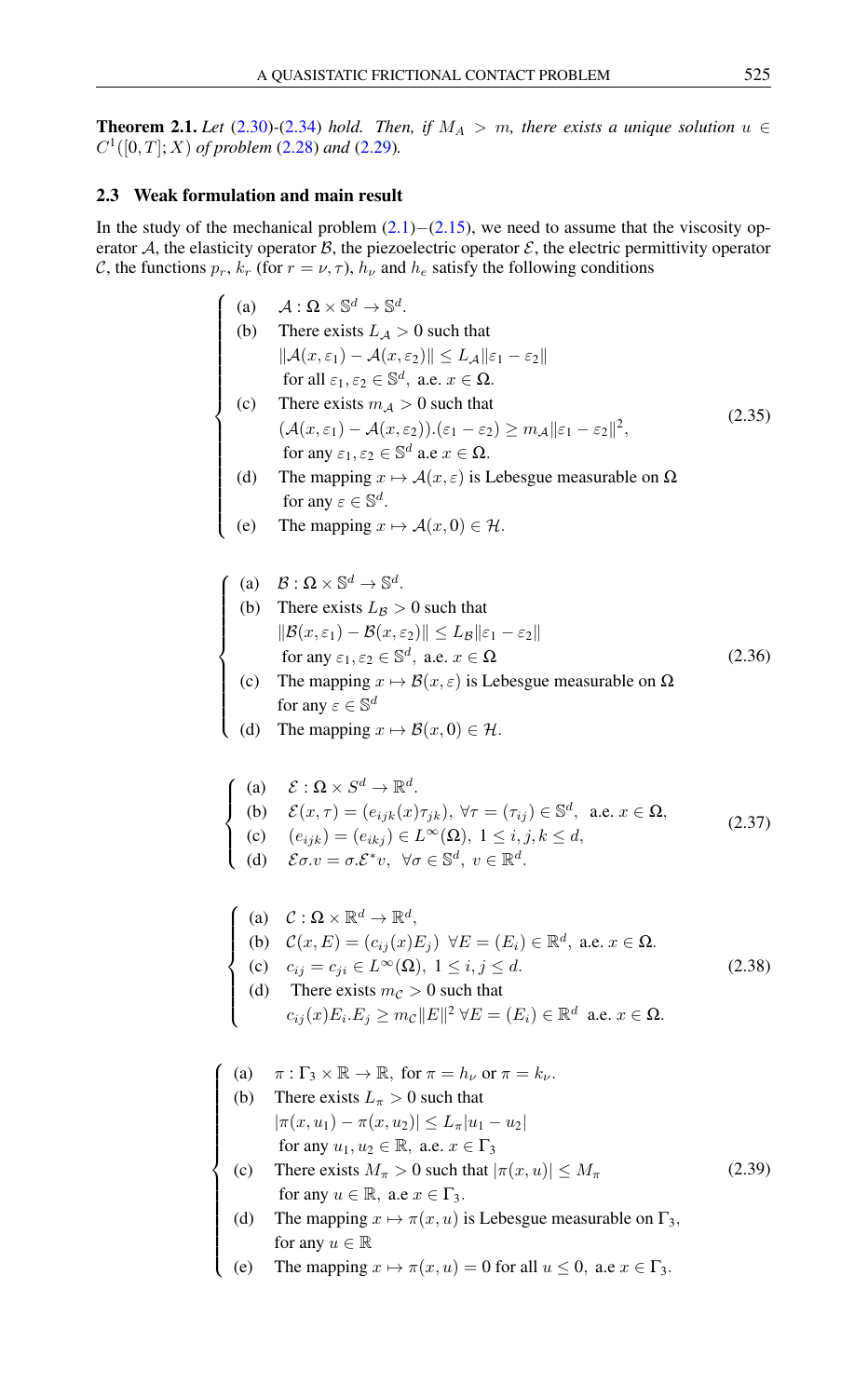<span id="page-7-1"></span>(a) 
$$
h_e : \Gamma_3 \times \mathbb{R} \to \mathbb{R}
$$
.  
\n(b) There exists  $L_{h_e} > 0$  such that  
\n $|h_e(x, u_1) - h_e(x, u_2)| \le L_{h_e}|u_1 - u_2|$   
\n $\forall u_1, u_2 \in \mathbb{R}$ , a.e.  $x \in \Gamma_3$ .  
\n(c) There exists  $M_{h_e} > 0$  such that  $0 \le h_e(x, u) \le M_{h_e}$   
\nfor any  $u \in \mathbb{R}$ , a.e.  $x \in \Gamma_3$ .  
\n(d)  $x \mapsto h_e(x, u)$  is measurable on  $\Gamma_3$ , for all  $u \in \mathbb{R}$ .  
\n(e)  $x \mapsto h_e(x, u) = 0$ , for all  $u \le 0$ , a.e.  $x \in \Gamma_3$ .  
\n(f) There exists  $L_r > 0$  such that  
\n $|p_r(x, u_1) - p_r(x, u_2)| \le L_r |u_1 - u_2|$   
\n $\forall u_1, u_2 \in \mathbb{R}$ , a.e.  $x \in \Gamma_3$ .  
\n(c) There exists  $M_{p_r} > 0$  such that  $0 \le p_r(x, u) \le M_{p_r}$   
\nfor any  $u \in \mathbb{R}$ , a.e.  $x \in \Gamma_3$ .  
\n(d)  $x \mapsto p_r(x, u)$  is measurable on  $\Gamma_3$ , for all  $u \in \mathbb{R}$ .  
\n(e)  $x \mapsto p_r(x, u) = 0$ , for all  $u \le 0$ , a.e.  $x \in \Gamma_3$ .  
\n(a)  $k_r : \Gamma_3 \times \mathbb{R}_+ \to \mathbb{R}_+$   
\n(b) There exists  $M_r > 0$  such that  
\n $|k_r(x, r_1) - k_r(x, r_2)| \le M_r |r_1 - r_2|$   
\nfor all  $r_1, r_2 \in \mathbb{R}_+$ , a.e.  $x \in \Gamma_3$ .  
\n(2.42)

(c) The mapping 
$$
x \mapsto k_\tau(x, r) \in L^2(\Gamma_3)
$$
 is measurable on  $\Gamma_3 \forall r \in \mathbb{R}_+$ .

The thermal expansion tensor  $M = (m_{ij}) : \Omega \times \mathbb{R}^d \to \mathbb{R}^d$ , the pyroelectric tensor  $\mathcal{P} = (p_i)$ :  $\Omega \to \mathbb{R}^d$  and the thermal tensors  $\mathcal{K} : \Omega \times \mathbb{R}^d \to \mathbb{R}^d$  satisfy

<span id="page-7-2"></span>
$$
\mathcal{M} = (m_{ij}), \ m_{ij} = m_{ji} \in L^{\infty}(\Omega), \ \mathcal{P} = (p_i) \in L^{\infty}(\Omega). \tag{2.43}
$$

$$
\mathcal{K} = (k_{ij}), \ k_{ij} = k_{ji} \in L^{\infty}(\Omega).
$$
\n(2.44)

$$
\exists c_k > 0 \text{ such that } k_{ij}\xi_i\xi_j \ge c_k\xi_i\xi_j, \ \forall \xi = (\xi_i) \in \mathbb{R}^d. \tag{2.45}
$$

The forces, tractions, volume and surface free charge densities and the heat sources density have the regularity

<span id="page-7-3"></span>
$$
f_0 \in C([0, T]; L^2(\Omega)^d), \quad f_2 \in C([0, T]; L^2(\Gamma_2)^d), \tag{2.46}
$$

$$
q_0 \in C([0, T]; L^2(\Omega)), \quad q_2 \in C([0, T]; L^2(\Gamma_b)), \tag{2.47}
$$

$$
q_{th} \in C(0, T; L^2(\Omega)). \tag{2.48}
$$

The real valued function  $\phi$  satisfies

<span id="page-7-4"></span> $\sqrt{ }$  $\int$ 

<span id="page-7-6"></span> $\overline{\mathcal{L}}$ 

<span id="page-7-0"></span>(a) 
$$
\phi : \Gamma_3 \times \mathbb{R} \to \mathbb{R}
$$
.  
\n(b) There exists  $l_e > 0$  such that  
\n $|\phi(x, \varphi_1) - \phi(x, \varphi_2)| \le l_e |\varphi_1 - \varphi_2|$   
\n $\forall \varphi_1, \varphi_2 \in \mathbb{R}, \text{ a.e. } x \in \Gamma_3$ .  
\n(c) There exists  $\overline{l}_e > 0$  such that  $|\phi(x, \varphi)| \le \overline{l}_e$   
\nfor any  $\varphi \in \mathbb{R}$ , a.e  $x \in \Gamma_3$ .  
\n(d) The mapping  $x \mapsto \phi(x, \varphi)$  is measurable on  $\Gamma_3$ , for all  $\varphi \in \mathbb{R}$ .

(d) The mapping 
$$
x \mapsto \phi(x, \varphi)
$$
 is measurable on  $\Gamma_3$ , for all  $\varphi \in \mathbb{R}$ .

The boundary potential and thermic data satisfy

<span id="page-7-5"></span>
$$
\varphi_F \in L^2(\Gamma_3), \ \theta_F \in L^2([0,T]; L^2(\Gamma_3)), \ k_{th} \in L^\infty(\Omega; \mathbb{R}_+), \tag{2.50}
$$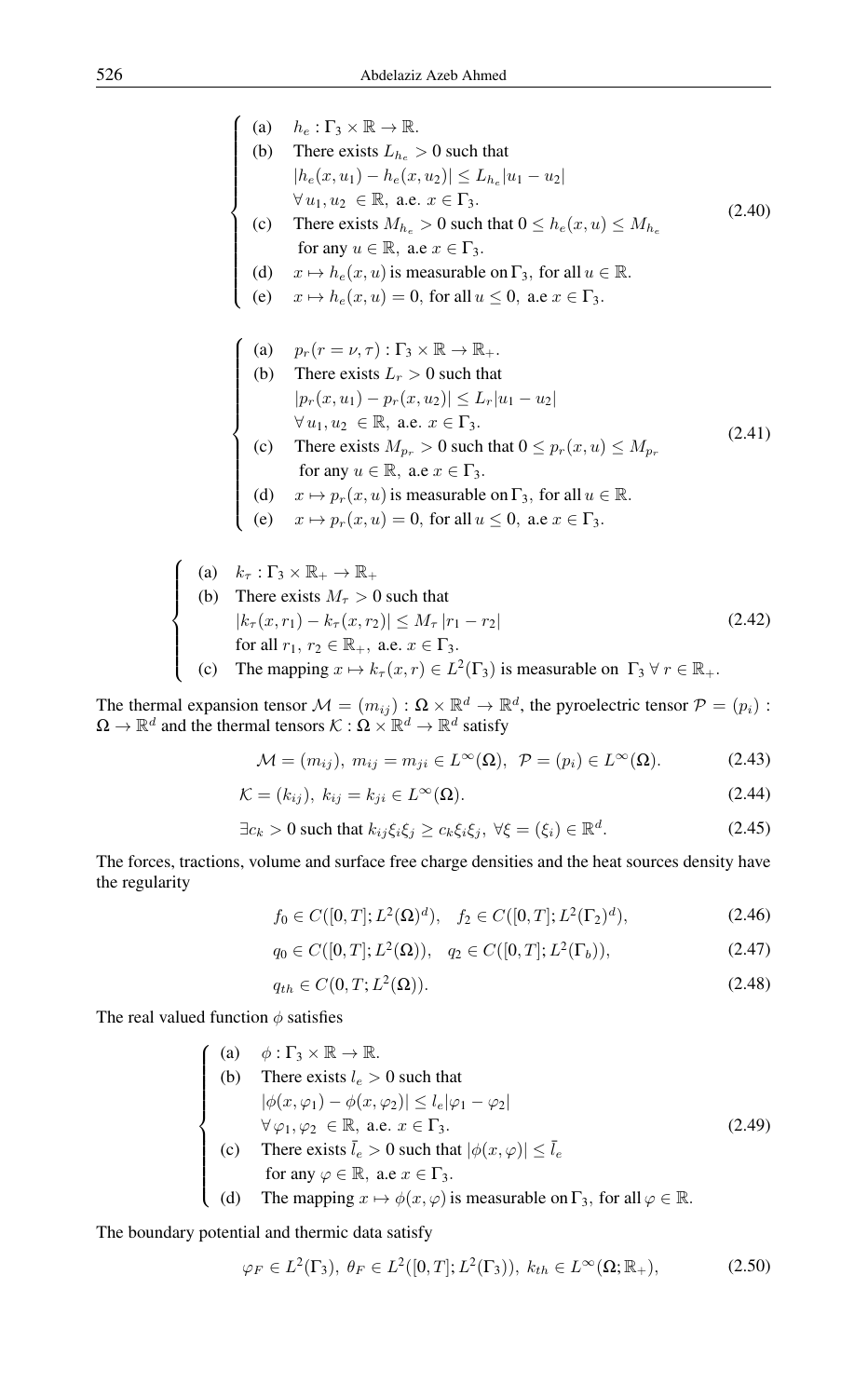The surface memory function verify

<span id="page-8-0"></span>
$$
b \in C([0, T]; L^{\infty}(\Gamma_3)), b(t, x) \ge 0 \text{ for all } t \in [0, T], \text{ a.e. } x \in \Gamma_3.
$$
 (2.51)

We assume that the initial conditions satisfy

<span id="page-8-5"></span>
$$
u_0 \in U, \ \theta_0 \in Q. \tag{2.52}
$$

<span id="page-8-2"></span>Using Riesz's representation theorem, we define the functions  $f : [0, T] \to V$ , and  $q : [0, T] \to V$ W by

$$
(f(t), v)_V = \int_{\Omega} f_0(t) \cdot v dx + \int_{\Gamma_2} f_2(t) \cdot v da,
$$
\n(2.53)

$$
(q(t), \psi)_W = \int_{\Omega} q_0(t)\psi dx - \int_{\Gamma_b} q_2(t)\psi da.
$$
 (2.54)

<span id="page-8-4"></span>Next, we define the mappings  $j: V \times V \to \mathbb{R}$ ,  $J_e: V \times W \times W \to \mathbb{R}$ ,  $J_{el}: W \times V \times V \to \mathbb{R}$ ,  $J_{te}: Q \times V \times V \to \overline{\mathbb{R}}, S: [0, T] \to \mathbb{R}$  and the functions  $\mathcal{Z}: Q \to Q'$  and  $\mathcal{R}: V \to Q',$ respectively, by

<span id="page-8-3"></span>
$$
j(u, v) = \int_{\Gamma_3} p_{\tau}(u_{\nu}) ||v_{\tau}|| da,
$$
\n(2.55)

$$
J_{el}(\varphi, u, v) = \int_{\Gamma_3} h_{\nu}(\varphi - \varphi_F) p_{\nu}(u_{\nu}) v_{\nu} da,
$$
\n(2.56)

$$
J_{te}(\theta, u, v) = \int_{\Gamma_3} k_{\nu} (\theta - \theta_F) p_{\nu}(u_{\nu}) v_{\nu} da,
$$
\n(2.57)

$$
J_e(u, \varphi, \psi) = \int_{\Gamma_3} h_e(u_\nu) \phi(\varphi - \varphi_F) \psi da, \qquad (2.58)
$$

$$
\langle S(t), \mu \rangle_{Q' \times Q} = \int_{\Omega} q_{th}(t) \mu dx + \int_{\Gamma_3} k_{th} \theta_F(t) \mu da, \qquad (2.59)
$$

$$
\langle \mathcal{Z}\tau, \mu \rangle_{Q' \times Q} = \sum_{i,j=1}^{d} \int_{\Omega} k_{ij} \frac{\partial \tau}{\partial x_j} \frac{\partial \mu}{\partial x_i} dx + \int_{\Gamma_3} k_{th} \tau \mu da, \tag{2.60}
$$

$$
\langle \mathcal{R}v, \mu \rangle_{Q' \times Q} = - \int_{\Omega} (\mathcal{M}.\nabla v) \mu dx + \int_{\Gamma_3} k_\tau(\|v_\tau\|) \mu \, da,\tag{2.61}
$$

for all  $u, v \in V$ ,  $\varphi, \psi \in W$ ,  $\theta, \mu, \tau \in Q$  and  $t \in [0, T]$ .

We now turn to the variational formulation of Problem  $P$  and, to this end, we assume in what follows that  $(u, \sigma, \varphi, D, \theta)$  represents a quintiple of regular functions which satisfy [\(2.1\)](#page-2-3)-[\(2.15\)](#page-3-0). Let  $v \in U$  and  $t \in (0, T)$  be given. We use the Green's formula [\(2.22\)](#page-4-0) to see that

$$
\int_{\Omega} \sigma(t)\varepsilon(v)dx + \int_{\Omega} \text{Div}\,\sigma(t).vdx = \int_{\Gamma} \sigma(t)\nu.vda,
$$

and, combining this equality with the equilibrium equation  $(2.1)$ , we find that

$$
\int_{\Omega} \sigma(t) \cdot (\varepsilon(v) - \varepsilon(\dot{u}(t))) dx = \int_{\Omega} f_0(t) (v - \dot{u}(t)) dx + \int_{\Gamma} \sigma(t) \nu \cdot (v - \dot{u}(t)) da. \tag{2.62}
$$

We split the surface integral over  $\Gamma_1$ ,  $\Gamma_2$  and  $\Gamma_3$  and, since  $v - \dot{u}(t) = 0$  a.e. on  $\Gamma_1$ ,  $\sigma(t)\nu = f_2(t)$ on  $\Gamma_2$ , we deduce that

<span id="page-8-1"></span>
$$
\int_{\Omega} \sigma(t) \cdot (\varepsilon(v) - \varepsilon(\dot{u}(t))) dx = \int_{\Omega} f_0(t)(v - \dot{u}(t)) dx + \int_{\Gamma_2} f_2(t) \cdot (v - \dot{u}(t)) da \n+ \int_{\Gamma_3} \sigma(t) \nu \cdot (v - \dot{u}(t)) da.
$$
\n(2.63)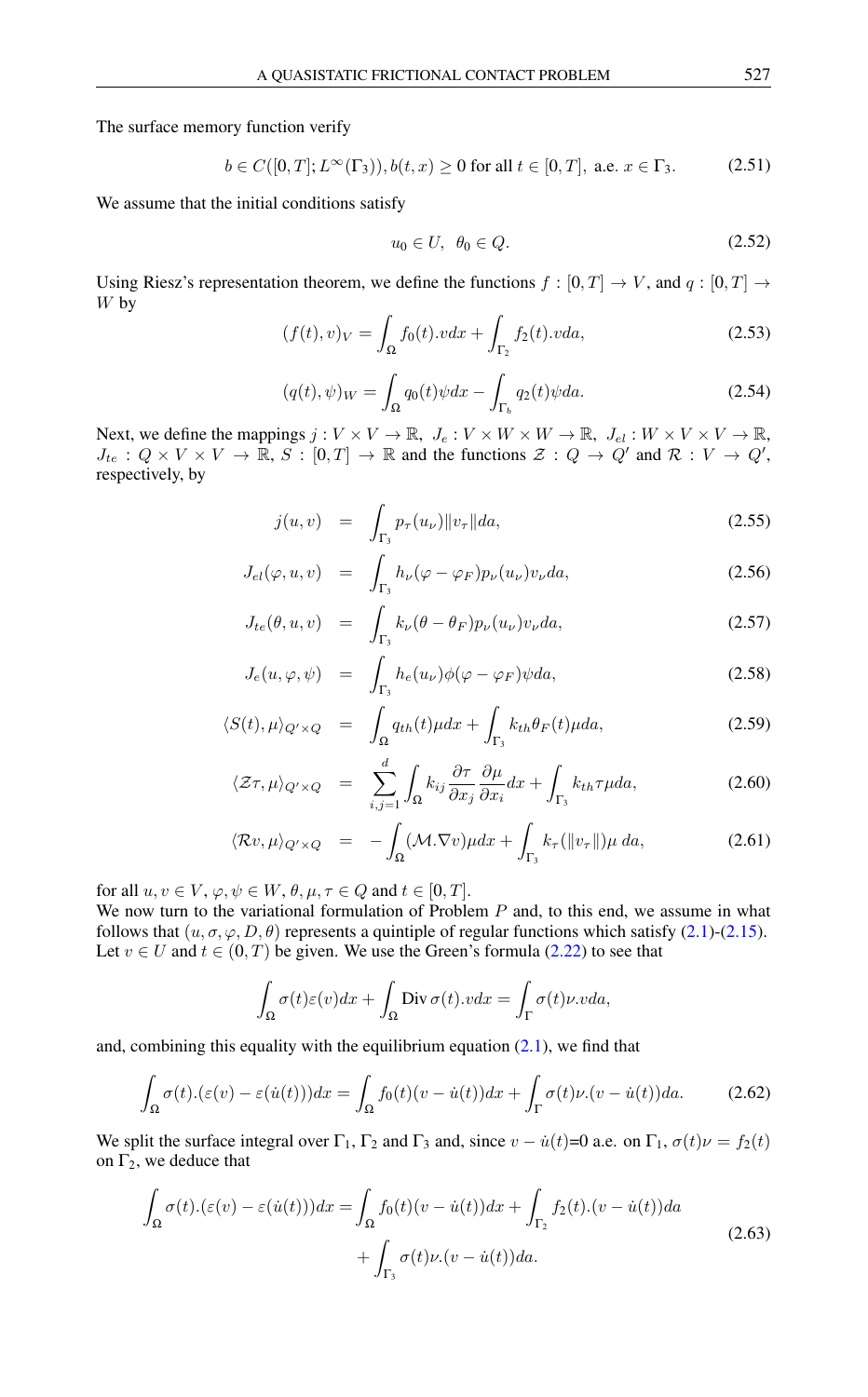Next, we turn to the integral over  $\Gamma_3$ . We decompose the vectors and tensors into their normal and tangential components as follows

$$
\sigma(t)\nu(v - \dot{u}(t)) = \sigma_{\nu}(t)(v_{\nu} - \dot{u}_{\nu}(t)) + \sigma_{\tau}(t)(v_{\tau} - \dot{u}_{\tau}(t)).
$$

We write now

$$
\sigma_{\nu}(t)(v_{\nu} - \dot{u}_{\nu}(t))
$$
\n
$$
= [\sigma_{\nu} + (h_{\nu}(\varphi(t) - \varphi_F) + k_{\nu}(\theta(t) - \theta_F(t)))p_{\nu}(u_{\nu}(t)) + \xi(t)](v_{\nu} - g)
$$
\n
$$
+ [\sigma_{\nu} + (h_{\nu}(\varphi(t) - \varphi_F) + k_{\nu}(\theta(t) - \theta_F(t)))p_{\nu}(u_{\nu}(t)) + \xi(t)](g - \dot{u}_{\nu}(t))
$$
\n
$$
- [ (h_{\nu}(\varphi(t) - \varphi_F) + k_{\nu}(\theta(t) - \theta_F(t)))p_{\nu}(u_{\nu}(t)) + \xi(t)](v_{\nu} - \dot{u}_{\nu}(t)) \text{ on } \Gamma_3,
$$

then we use the contact conditions  $(2.12)$  and the definition  $(2.25)$  of the closed subspace U to see that

<span id="page-9-0"></span>
$$
\sigma_{\nu}(t)(v_{\nu} - \dot{u}_{\nu}(t)) \ge -\left[ (h_{\nu}(\varphi(t) - \varphi_F) + k_{\nu}(\theta(t) - \theta_F(t))) p_{\nu}(u_{\nu}(t)) + \xi(t) \right] (v_{\nu} - \dot{u}_{\nu}(t)) \text{ on } \Gamma_3.
$$
\n(2.64)

We use  $(2.12)$ , again, and the hypothesis  $(2.51)$  on function b to deduce that

<span id="page-9-1"></span>
$$
\left(\int_0^t b(t-s)u^+_{\nu}(s)ds\right)(v^+_{\nu}-\dot{u}^+_{\nu}(t)) \ge \xi(t)(v_{\nu}-\dot{u}_{\nu}(t)) \text{ on } \Gamma_3. \tag{2.65}
$$

Then we add the inequalities [\(2.64\)](#page-9-0) and [\(2.65\)](#page-9-1) and integrate the result on  $\Gamma_3$  we find that

$$
\int_{\Gamma_3} \sigma_{\nu}(t)(v_{\nu} - \dot{u}_{\nu}(t))da + \int_{\Gamma_3} \left( \int_0^t b(t-s)u_{\nu}^+(s)ds \right)(v_{\nu}^+ - \dot{u}_{\nu}^+(t))da
$$
\n
$$
\geq -\int_{\Gamma_3} \left[ \left( h_{\nu}(\varphi(t) - \varphi_F) + k_{\nu}(\theta(t) - \theta_F(t)) \right) p_{\nu}(u_{\nu}(t)) (v_{\nu} - \dot{u}_{\nu}(t)). \right. \tag{2.66}
$$

Finally, it follows from [\(2.11\)](#page-2-1) that

<span id="page-9-2"></span>
$$
\sigma_{\tau}(t).v_{\tau} \ge -\|\sigma_{\tau}(t)\| \|v_{\tau}\| \ge -p_{\tau}(u_{\nu}(t)) \|v_{\tau}\|,
$$
  

$$
-\sigma_{\tau}(t).\dot{u}_{\tau}(t) = p_{\tau}(u_{\nu}(t)) \|\dot{u}_{\tau}(t)\|,
$$

and thus,

<span id="page-9-3"></span>
$$
\int_{\Gamma3} \sigma_{\tau}(t) \cdot (v_{\tau} - \dot{u}_{\tau}(t)) da \ge - \int_{\Gamma3} p_{\tau}(u_{\nu}(t)) (\|v_{\tau}\| - \|\dot{u}_{\tau}(t)\|) da. \tag{2.67}
$$

<span id="page-9-4"></span>We combine  $(2.63)$ ,  $(2.66)$  and  $(2.67)$  with the definitions  $(2.53)$  and  $(2.55)$ - $(2.57)$  to deduce that

$$
(\sigma(t), \varepsilon(v) - \varepsilon(\dot{u}(t)))_{\mathcal{H}} + J_{el}(\varphi(t), u(t), v - \dot{u}(t))
$$
  
+ 
$$
J_{te}(\theta(t), u(t), v - \dot{u}(t)) + \left(\int_0^t b(t - s)u_{\nu}^+(s)ds, v_{\nu}^+ - \dot{u}_{\nu}^+(t)\right)_{L^2(\Gamma_3)}
$$
  
+ 
$$
j(u(t), v) - j(u(t), \dot{u}(t))
$$
  

$$
\ge (f(t), v - \dot{u}(t))_{V}.
$$
 (2.68)

We multiply the equation [\(2.5\)](#page-2-0) by  $\mu \in Q$ , applying the Green formula [\(2.19\)](#page-4-1) and taking into account, the definitions  $(2.59)-(2.61)$  $(2.59)-(2.61)$  $(2.59)-(2.61)$ , we obtain

$$
\dot{\theta}(t) + \mathcal{Z}\theta(t) = \mathcal{R}\dot{u}(t) + S(t) \text{ in } Q'. \tag{2.69}
$$

<span id="page-9-5"></span>Also, using Green formula [\(2.19\)](#page-4-1), the definitions [\(2.58\)](#page-8-3) and [\(2.54\)](#page-8-4), it is straightforward to see that

$$
(D(t), \nabla \psi)_{L^2(\Omega)^d} = J_e(u(t), \varphi(t), \psi) - (q(t), \psi)_W.
$$
\n
$$
(2.70)
$$

We plug  $(2.3)$  in  $(2.68)$ ,  $(2.4)$  in  $(2.70)$  to obtain the following variational formulation of P in terms of displacement, temperature, and electric potential .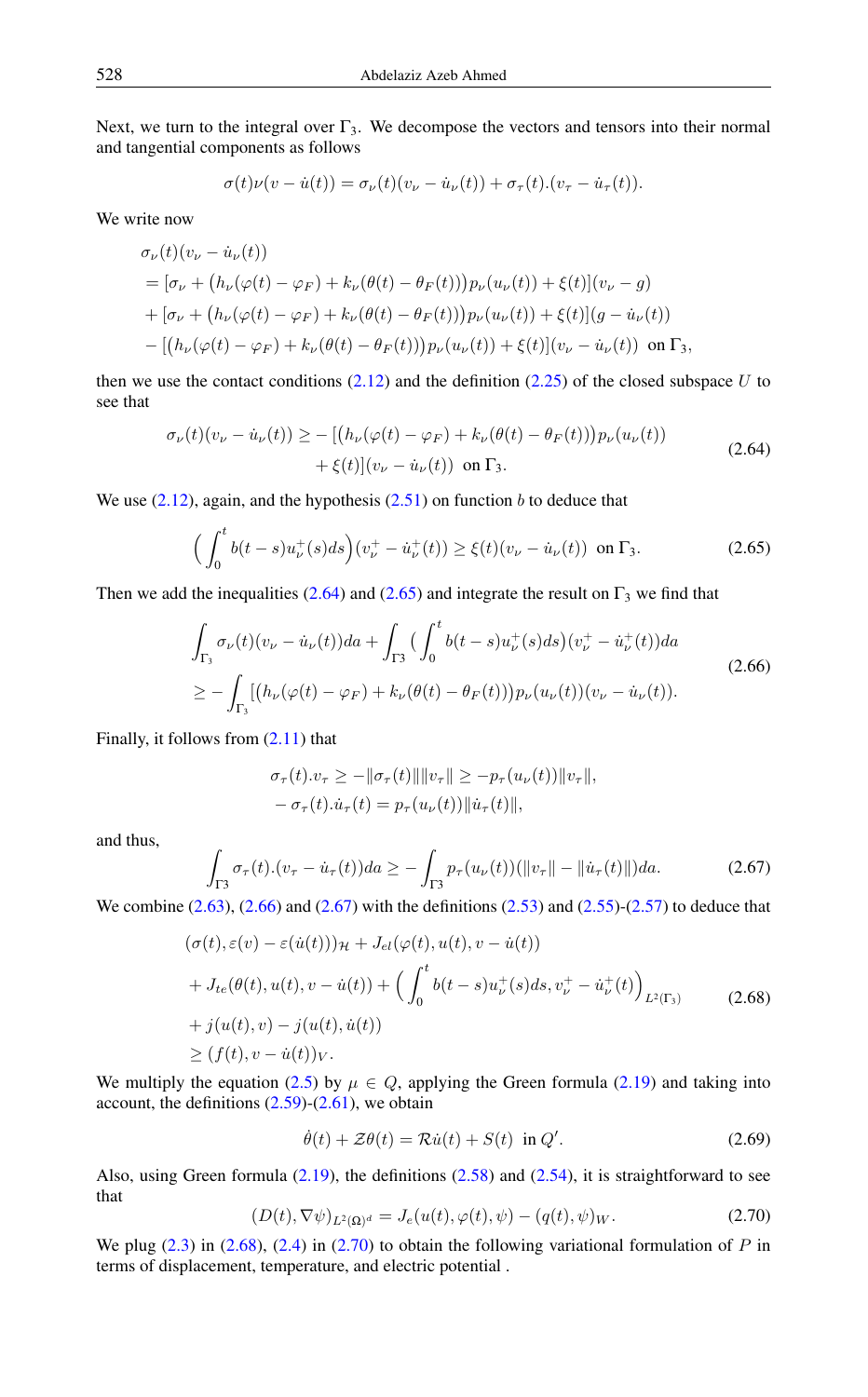**Problem**  $P_V$ . Find a displacement field  $u : [0, T] \to V$ , a temperature field  $\theta : [0, T] \to Q$  and an electric potential  $\varphi : [0, T] \to W$ , such that

<span id="page-10-1"></span>
$$
u(t) \in U, \quad (\mathcal{A}\varepsilon(\dot{u}(t)) + \mathcal{B}\varepsilon(u(t)) + \mathcal{E}^*(\nabla\varphi(t)) - \mathcal{M}\theta(t), \varepsilon(v) - \varepsilon(\dot{u}(t)))_{\mathcal{H}}
$$
  
+
$$
J_{el}(\varphi(t), u(t), v - \dot{u}(t)) + J_{te}(\theta(t), u(t), v - \dot{u}(t))
$$
  
+
$$
\left(\int_0^t b(t - s)u_v^+(s)ds, v_v^+ - \dot{u}_v^+(t)\right)_{L^2(\Gamma_3)} + j(u(t), v) - j(u(t), \dot{u}(t))
$$
  

$$
\ge (f(t), v - \dot{u}(t))_{V}, \quad \forall v \in U,
$$
 (2.71)

$$
\dot{\theta}(t) + \mathcal{Z}\theta(t) = \mathcal{R}\dot{u}(t) + S(t) \text{ in } Q',\tag{2.72}
$$

$$
(\mathcal{C}\nabla\varphi(t),\nabla\psi)_{L^2(\Omega)^d} - (\mathcal{E}\varepsilon(u(t)),\nabla\psi)_{L^2(\Omega)^d} - (\mathcal{P}\theta(t),\nabla\psi)_{L^2(\Omega)^d} + J_e(u(t),\varphi(t),\psi)_{(2,73)} = (q(t),\psi)_W \ \ \forall \psi \in W,
$$

$$
u(0) = u_0, \quad \theta(0) = \theta_0. \tag{2.74}
$$

To study problem  $\mathcal{P}_V$  we make the following smallness assumption.

<span id="page-10-4"></span><span id="page-10-2"></span><span id="page-10-0"></span>
$$
l_e M_{h_e} < \frac{m_{\mathcal{C}}}{C_0^2},\tag{2.75}
$$

where  $l_e$ ,  $M_{h_e}$ ,  $C_0$  and  $m_c$  are given in [\(2.49\)](#page-7-0), [\(2.40\)](#page-7-1), [\(2.18\)](#page-3-2) and [\(2.38\)](#page-6-0), respectively. In the study of Problem  $P_V$  we have the following existence and uniqueness result.

<span id="page-10-7"></span>**Theorem 2.2.** *Under assumptions* [\(2.35\)](#page-6-1) $-$ [\(2.52\)](#page-8-5) *and* [\(2.75\)](#page-10-0)*, there exists a unique solution*  $(u, \theta, \varphi)$ *to problem* P<sup>V</sup> *. Moreover, the solution has the regularity*

$$
u \in C^1([0, T]; V), \tag{2.76}
$$

$$
\theta \in C([0, T]; L^2(\Omega)) \cap L^2(0, T; Q), \ \dot{\theta} \in L^2(0, T; Q'), \tag{2.77}
$$

$$
\varphi \in C([0, T]; W). \tag{2.78}
$$

The functions  $u, \sigma, \varphi, D$  and  $\theta$  which satisfy [\(2.3\)](#page-2-0), [\(2.4\)](#page-2-0) and [\(2.71\)](#page-10-1)-[\(2.74\)](#page-10-1) are called weak solutions of the contact problem  $P$ . We conclude that under the assumptions  $(2.35)-(2.52)$  $(2.35)-(2.52)$  $(2.35)-(2.52)$  and [\(2.75\)](#page-10-0), problem [\(2.1\)](#page-2-3)−[\(2.15\)](#page-3-0) has a unique weak solution  $(u, \sigma, \varphi)$  satisfying [\(2.76\)](#page-10-2)−[\(2.78\)](#page-10-3). The regularity of the weak solution is given by  $(2.76)-(2.78)$  $(2.76)-(2.78)$  $(2.76)-(2.78)$  and, in term of stresses,

<span id="page-10-6"></span><span id="page-10-5"></span><span id="page-10-3"></span>
$$
\sigma \in C([0, T]; \mathcal{H}_1), \tag{2.79}
$$

$$
D \in C([0, T]; \mathcal{W}_1). \tag{2.80}
$$

Indeed, the regularities [\(2.76\)](#page-10-2), [\(2.77\)](#page-10-4) and [\(2.78\)](#page-10-3) of u,  $\theta$  and  $\varphi$  combined with [\(2.35\)](#page-6-1)-[\(2.38\)](#page-6-0) and [\(2.43\)](#page-7-2) imply  $\sigma \in C([0,T];\mathcal{H})$  and  $D \in C([0,T];L^2(\Omega)^d)$ . On the other hand, we use [\(2.71\)](#page-10-1) and [\(2.73\)](#page-10-1) to obtain Div  $\sigma + f_0 = 0$ , div  $D - q_0 = 0$ . Therefore, regularities [\(2.46\)](#page-7-3)-[\(2.47\)](#page-7-3) imply [\(2.79\)](#page-10-5)-[\(2.80\)](#page-10-6).

### 3 Proof of main result

The proof of Theorem [2.2](#page-10-7) is carried out in several steps. We assume in what follows that [\(2.35\)](#page-6-1)-  $(2.52)$  and  $(2.75)$  hold and everywhere below, we denote by C a positive constant which is independent of time and whose value may change from line to line.

Let  $\eta \in C([0, T]; V)$  be given. In the first step, we prove the following lemma for the displacement field.

<span id="page-10-9"></span>**Lemma 3.1.** If  $M_A > \tilde{C}_0^2 L_{\tau}$ , then there exists a unique function  $u_{\eta} \in C^1([0,T];V)$  such that

<span id="page-10-8"></span>
$$
\begin{cases}\n u_{\eta}(t) \in U, \ (\mathcal{A}\varepsilon(\dot{u}_{\eta}(t)), \varepsilon(v) - \varepsilon(\dot{u}_{\eta}(t)))_{\mathcal{H}} + (\mathcal{B}\varepsilon(u_{\eta}(t)), \varepsilon(v) - \varepsilon(\dot{u}_{\eta}(t)))_{\mathcal{H}} \\
 + (\eta(t), v - \dot{u}_{\eta}(t))_{V} + j(u_{\eta}(t), v) - j(u_{\eta}(t), \dot{u}_{\eta}(t)) \\
 \geq (f(t), v - \dot{u}_{\eta}(t))_{V}, \ \forall v \in U. \\
 u_{\eta}(0) = u_{0}\n\end{cases}
$$
\n(3.1)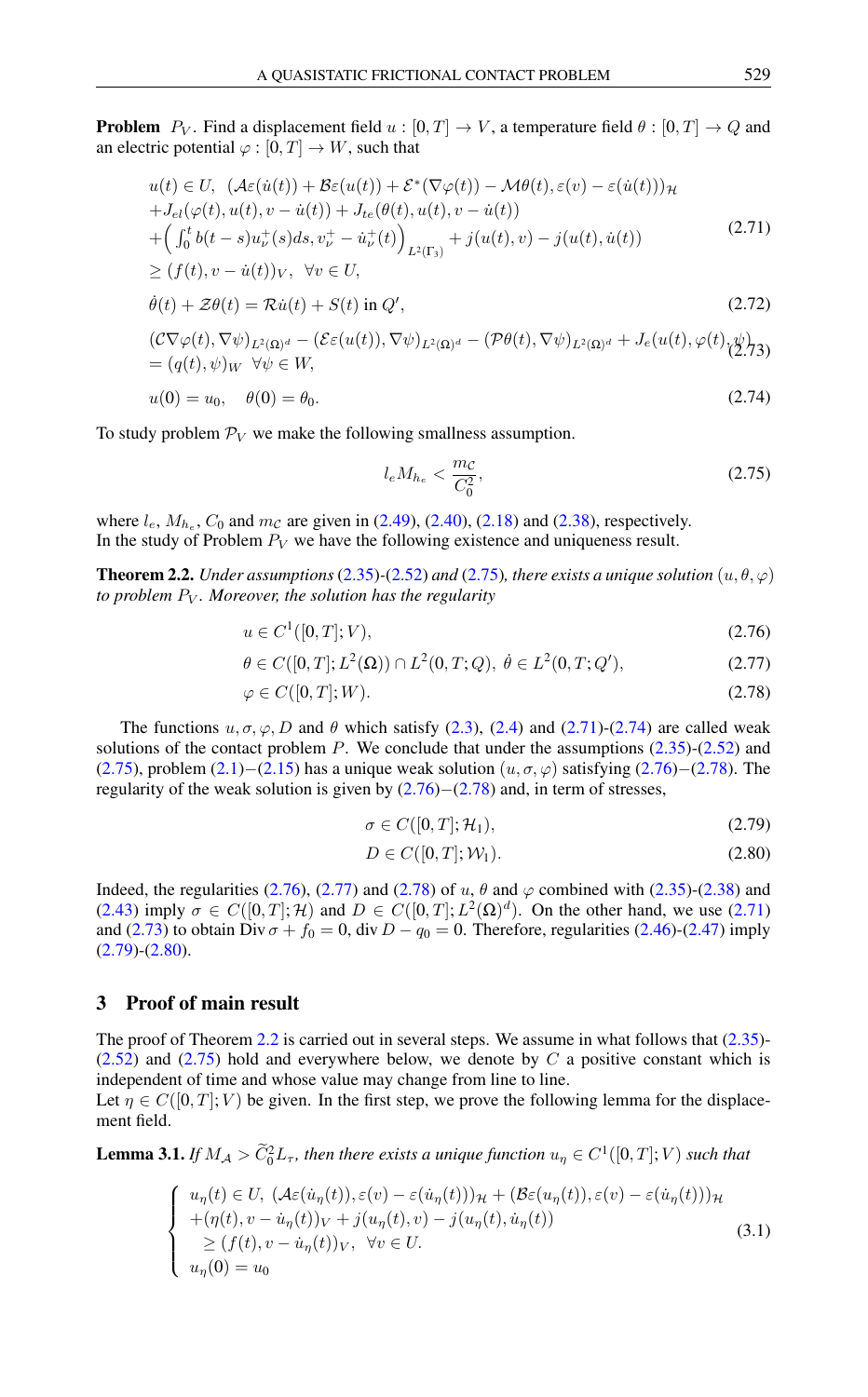*Moreover, if*  $u_1$  *and*  $u_2$  *are the solutions of* [\(3.1\)](#page-10-8) *corresponding to*  $\eta_1$ *,*  $\eta_2 \in C([0,T]; V)$ *, then there exists*  $C > 0$  *such that* 

<span id="page-11-2"></span>
$$
\|\dot{u}_1(t) - \dot{u}_2(t)\|_V \le C(\|\eta_1(t) - \eta_2(t)\|_V + \|u_1(t) - u_2(t)\|_V) \quad \forall t \in [0, T].
$$
 (3.2)

*Proof.* We apply Theorem 2.1 where  $X = V$ , with the inner product  $(\cdot, \cdot)_V$  and the associated norm  $\|\cdot\|_V$ . We use the Riesz representation theorem to define the operators  $A: V \to V$ ,  $B: V \to V$  and the function  $f_n: [0, T] \to V$  by

<span id="page-11-1"></span>
$$
(Au, v)_V = (\mathcal{A}\varepsilon(u), \varepsilon(v))_{\mathcal{H}},\tag{3.3}
$$

<span id="page-11-0"></span>
$$
(Bu, v)_V = (\mathcal{B}\varepsilon(u), \varepsilon(v))_{\mathcal{H}},\tag{3.4}
$$

$$
(f_{\eta}(t), v)_V = (f(t), v)_V - (\eta(t), v)_V, \tag{3.5}
$$

for all  $u, v \in V$  and  $t \in [0, T]$ . Hypothesis [\(2.35\)](#page-6-1)(b),(c) and [\(2.36\)](#page-6-3)(b) imply that the operators A and B satisfy the conditions [\(2.30\)](#page-5-2) and [\(2.31\)](#page-5-5), respectively with  $m_A = m_A$ ,  $L_A = L_A$ ,  $m_B =$  $m_{\mathcal{B}}$ .

It follows from  $(2.27)$  and  $(2.55)$  that the functional j satisfies condition  $(2.32)(a)$  $(2.32)(a)$ . Moreover we use [\(2.41\)](#page-7-4), [\(2.27\)](#page-5-6) and [\(2.55\)](#page-8-3) to find

$$
j(u_1, v_2) - j(u_1, v_1) + j(u_2, v_1) - j(u_2, v_2) \leq \widetilde{C}_0^2 L_\tau \|u_1 - u_2\|_V \|v_1 - v_2\|_V,
$$

for all  $u_1, u_2, v_1, v_2 \in V$ , which shows that the functional j satisfies condition [\(2.32\)](#page-5-7)(b) with  $m = \tilde{C}_0^2 L_\tau$  on  $X = V$ . Moreover, using [\(2.46\)](#page-7-3) it is easy to see that the function f defined by [\(2.53\)](#page-8-2) satisfies  $f \in C([0, T]; V)$  and, keeping in mind that  $\eta \in C([0, T]; V)$ , we deduce from [\(3.5\)](#page-11-0) that  $f_{\eta} \in C([0, T]; V)$ , i.e.,  $f_{\eta}$  satisfies [\(2.33\)](#page-5-8). Finally, we note that [\(2.52\)](#page-8-5) shows that condition [\(2.34\)](#page-5-3) is satisfied. Using now [\(3.3\)](#page-11-1)-[\(3.5\)](#page-11-0) and if  $M_A > \tilde{C}_0^2 L_\tau$  we find that the first part of Lemma [3.1](#page-10-9) is a direct consequence of Theorem [2.1.](#page-6-2)

Now, let  $\eta_1, \eta_2 \in C([0,T];V)$  and let  $u_{\eta_i} = u_i$ ,  $\dot{u}_{\eta_i} = \dot{u}_i$ , for  $i = 1, 2$ . From [\(3.1\)](#page-10-8), we obtain

$$
(\mathcal{A}\varepsilon(\dot{u}_1(t)) - \mathcal{A}\varepsilon(\dot{u}_2(t)), \varepsilon(\dot{u}_1(t)) - \varepsilon(\dot{u}_2(t)))\mathcal{H} \leq (\mathcal{B}\varepsilon(u_2(t)) - \mathcal{B}\varepsilon(u_1(t)), \varepsilon(\dot{u}_1(t)) - \varepsilon(\dot{u}_2(t)))\mathcal{H}
$$
  
+ (\eta\_2(t) - \eta\_1(t), \dot{u}\_1(t) - \dot{u}\_2(t))\mathcal{V} + j(u\_1(t), \dot{u}\_2(t)) - j(u\_1(t), \dot{u}\_1(t)) + j(u\_2(t), \dot{u}\_1(t)) - j(u\_2(t), \dot{u}\_2(t)),

for all  $t \in [0, T]$ . Using  $(2.36)(b)$  $(2.36)(b)$ ,  $(2.41)(b)$  $(2.41)(b)$  and  $(2.27)$ , we find that

$$
(\mathcal{A}\varepsilon(\dot{u}_1(t)) - \mathcal{A}\varepsilon(\dot{u}_2(t)), \varepsilon(\dot{u}_1(t)) - \varepsilon(\dot{u}_2(t)))\mathcal{H} \le L_B \|\varepsilon(u_1(t)) - \varepsilon(u_2(t))\|_{\mathcal{H}} \|\varepsilon(\dot{u}_1(t)) - \varepsilon(\dot{u}_2(t))\|_{\mathcal{H}}
$$
  
+ 
$$
\|\eta_1(t) - \eta_2(t)\|_{V} \|\dot{u}_1(t) - \dot{u}_2(t)\|_{V} + \tilde{C}_0^2 L_{\tau} \|u_1(t) - u_2(t)\|_{V} \|\dot{u}_1(t) - \dot{u}_2(t)\|_{V},
$$

this inequality combined with  $(2.35)(c)$  $(2.35)(c)$  and  $(2.26)$  leads to  $(3.2)$  which concludes the proof of Lemma [3.1.](#page-10-9)

In the second step we use the displacement field  $u_n$  obtained in Lemma [3.1](#page-10-9) to prove the following lemma for the temperature field.

<span id="page-11-6"></span>**Lemma 3.2.** *There exists an unique*  $\theta_{\eta}$  *satisfying* [\(2.77\)](#page-10-4) *such that* 

<span id="page-11-3"></span>
$$
\begin{cases}\n\dot{\theta}_{\eta}(t) + \mathcal{Z}\theta_{\eta}(t) = \mathcal{R}\dot{u}_{\eta}(t) + S(t) \text{ in } Q', \\
\theta_{\eta}(0) = \theta_{0}.\n\end{cases}
$$
\n(3.6)

<span id="page-11-5"></span>*Moreover, if*  $\theta_1$  *and*  $\theta_2$  *are the solutions of* [\(3.6\)](#page-11-3) *corresponding to*  $\eta_1$ *,*  $\eta_2$ *, then there exists*  $C > 0$ *such that*

$$
\|\theta_1(t) - \theta_2(t)\|_{L^2(\Omega)}^2 \le C \int_0^t \|\dot{u}_1(s) - \dot{u}_2(s)\|_V^2 ds. \tag{3.7}
$$

*Proof.* The inclusion mapping of  $(Q, || \cdot ||_Q)$  into  $(L^2(\Omega), || \cdot ||_{L^2(\Omega)})$  is continuous and dense. The operator  $\mathcal Z$  is linear and coercive. Using the Friedrich's poincaré inequality, we have

<span id="page-11-4"></span>
$$
\langle \mathcal{Z}\tau, \tau \rangle_{Q' \times Q} \ge C \| \tau \|_Q^2. \tag{3.8}
$$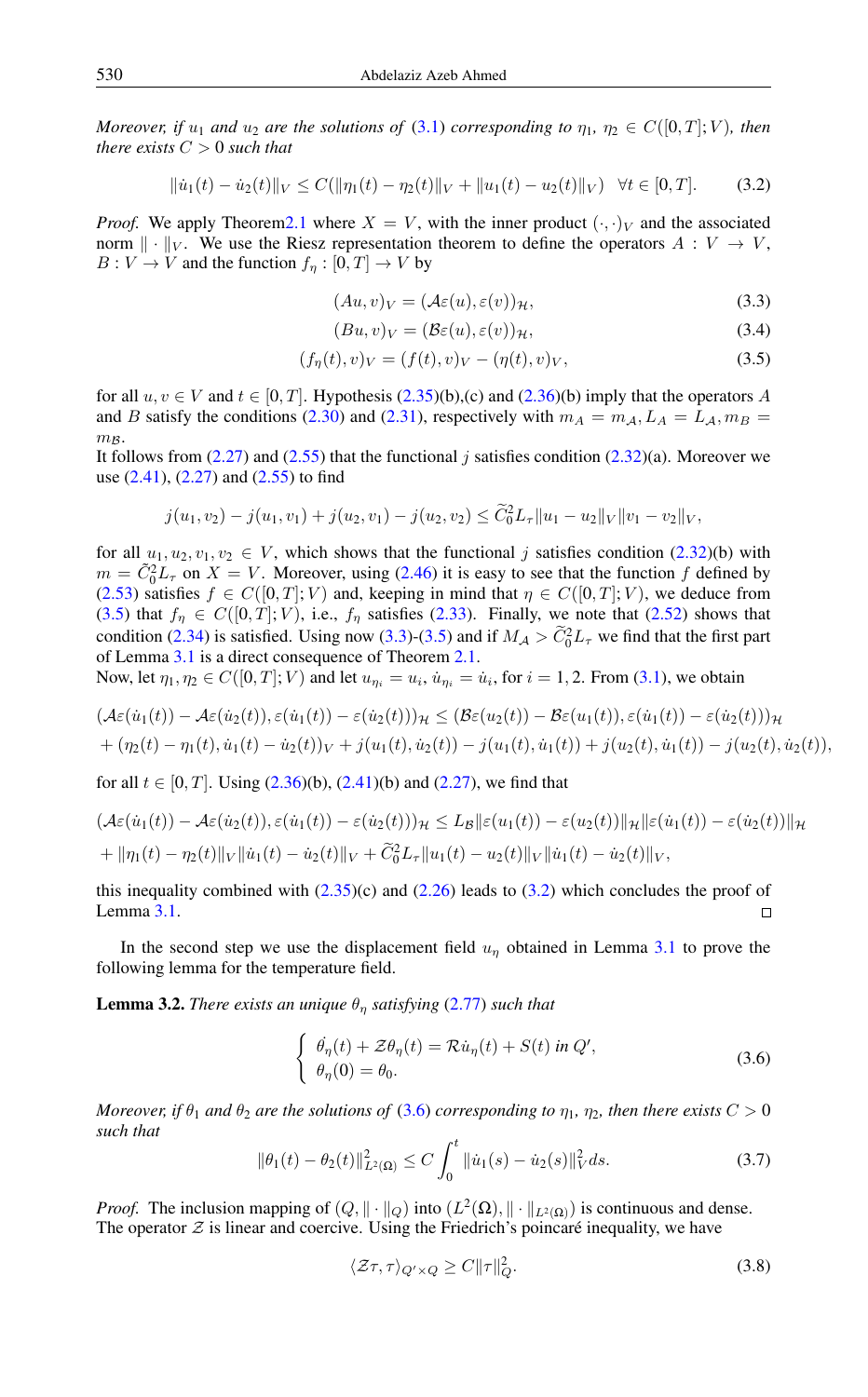Through [\(2.60\)](#page-8-3) and [\(2.44\)](#page-7-2) for all  $\tau, \omega \in Q$ , we have

$$
\langle \mathcal{Z}\tau,\omega\rangle_{Q'\times Q} \leq \sum_{i,j=1}^d \|k_{i,j}\|_{L^\infty(\Omega)} \|\tau_{,i}\|_{L^2(\Omega)} \|\omega_{,i}\|_{L^2(\Omega)} + k_{th} \|\tau\|_{L^2(\Gamma_3)} \|\omega\|_{L^2(\Gamma_3)}.
$$

Using  $(2.20)$ , we find

<span id="page-12-1"></span><span id="page-12-0"></span>
$$
\langle \mathcal{Z}\tau, \omega \rangle_{Q' \times Q} \le C \| \tau \|_{Q} \| \omega \|_{Q}.
$$
\n(3.9)

On the other hand, from the definitions of R, S and the regularities of  $q_{th}$ ,  $k_{th}$  and  $u_{\eta}$  given in  $(2.48)$ ,  $(2.50)$  and Lemma [3.1,](#page-10-9) we deduce that

$$
F_{\eta} = \mathcal{R}\dot{u}_{\eta} + S \in L^{2}(0, T; Q'). \qquad (3.10)
$$

From [\(2.52\)](#page-8-5), we recall that  $\theta_0 \in L^2(\Omega)$  then from the inequalities [\(3.8\)](#page-11-4), [\(3.9\)](#page-12-0) and the regularity  $(3.10)$ , it follows that the operator  $\mathcal Z$  is hemicontinuous and monotone, then by using classical arguments of functional analysis concerning parabolic equations (see e.g. [\[19\]](#page-16-16), p 48) we can easily prove the existence and the uniqueness of  $\theta_{\eta}$  satisfying

$$
\begin{cases}\n\theta_{\eta} \in C([0, T]; L^{2}(\Omega)) \cap L^{2}(0, T; Q), \ \dot{\theta}_{\eta} \in L^{2}(0, T; Q'), \\
\dot{\theta}_{\eta}(t) + \mathcal{Z}\theta_{\eta}(t) = F_{\eta}(t) \text{ in } Q', \\
\theta_{\eta}(0) = \theta_{0}.\n\end{cases}
$$
\n(3.11)

Now for  $\eta_1, \eta_2 \in C([0, T]; V)$ , we have for  $t \in [0, T]$ :

$$
\langle \dot{\theta}_{\eta_1}(t) - \dot{\theta}_{\eta_2}(t), \theta_{\eta_1}(t) - \theta_{\eta_2}(t) \rangle_{L^2(\Omega)}
$$
  
+ 
$$
\langle \mathcal{Z}\theta_{\eta_1}(t) - \mathcal{Z}\theta_{\eta_2}(t), \theta_{\eta_1}(t) - \theta_{\eta_2}(t) \rangle_{Q' \times Q}
$$
  
= 
$$
\langle \mathcal{R}\dot{u}_{\eta_1}(t) - \mathcal{R}\dot{u}_{\eta_2}(t), \theta_{\eta_1}(t) - \theta_{\eta_2}(t) \rangle_{Q' \times Q}.
$$
 (3.12)

Then by integrating the last equality over  $(0, t)$ ,  $(3.7)$  follows by using  $(2.60)$ ,  $(2.61)$ ,  $(2.42)$ ,  $(2.43), (2.44), (2.45)$  $(2.43), (2.44), (2.45)$  $(2.43), (2.44), (2.45)$  $(2.43), (2.44), (2.45)$  $(2.43), (2.44), (2.45)$  and  $(2.50).$  $(2.50).$  $\Box$ 

In the next step we use the solutions  $u_n$  and  $\theta_n$ , obtained in Lemmas [3.1](#page-10-9) and [3.2](#page-11-6) respectively to demonstrate the following lemma for the electrical potential.

<span id="page-12-5"></span>**Lemma 3.3.** *There exists a unique solution*  $\varphi_n \in C(0,T;W)$  *such that* 

<span id="page-12-4"></span><span id="page-12-2"></span>
$$
(\mathcal{C}\nabla\varphi_{\eta}(t), \nabla\psi)_{L^{2}(\Omega)^{d}} - (\mathcal{E}\varepsilon(u_{\eta}(t)), \nabla\psi)_{L^{2}(\Omega)^{d}}
$$
  
-\n
$$
(\mathcal{P}\theta_{\eta}(t), \nabla\psi)_{L^{2}(\Omega)^{d}} + J_{e}(u_{\eta}(t), \varphi_{\eta}(t), \psi)
$$
  
=\n
$$
(q(t), \psi)_{W}, \forall \psi \in W, \forall t \in [0, T].
$$
\n(3.13)

*Moreover, if*  $\varphi_{\eta_1}$  and  $\varphi_{\eta_2}$  are the solutions of [\(3.13\)](#page-12-2) corresponding to  $\eta_1$ ,  $\eta_2 \in C([0,T];V)$  then, *there exists*  $C > 0$ *, such that* 

$$
\|\varphi_{\eta_1}(t) - \varphi_{\eta_2}(t)\|_{W} \le C(\|u_{\eta_1}(t) - u_{\eta_2}(t)\|_{V} + \|\theta_{\eta_1}(t) - \theta_{\eta_1}(t)\|_{L^2(\Omega)}).
$$
 (3.14)

*Proof.* Let  $t \in [0, T]$ . We use the Riesz representation theorem to define the operator  $\mathcal{L}_n(t)$ :  $W \to W$  by

<span id="page-12-3"></span>
$$
(\mathcal{L}_{\eta}(t)\varphi,\psi)_{W} = (\mathcal{C}\nabla\varphi(t),\nabla\psi)_{L^{2}(\Omega)^{d}} - (\mathcal{E}\varepsilon(u_{\eta}(t)),\nabla\psi)_{L^{2}(\Omega)^{d}} - (\mathcal{P}\theta_{\eta}(t),\nabla\psi)_{L^{2}(\Omega)^{d}} + J_{\epsilon}(u_{\eta}(t),\varphi(t),\psi),
$$
\n(3.15)

for all  $\varphi, \psi \in W$ . Let  $\varphi_1, \varphi_2 \in W$ , then we use [\(2.17\)](#page-3-3), [\(2.38\)](#page-6-0)(d) and notation [\(2.58\)](#page-8-3) to deduce that

$$
\begin{aligned} & \left( \mathcal{L}_{\eta}(t)\varphi_{1} - \mathcal{L}_{\eta}(t)\varphi_{2}, \varphi_{1} - \varphi_{2} \right) w \\ &\geq m_{\mathcal{C}} \left\| \varphi_{1} - \varphi_{2} \right\|_{W}^{2} + \int_{\Gamma_{3}} h_{e}(u_{\eta\nu}(t)) \big( \phi(\varphi_{1} - \varphi_{F}) - \phi(\varphi_{2} - \varphi_{F}) \big) (\varphi_{1} - \varphi_{2}) \, da. \end{aligned}
$$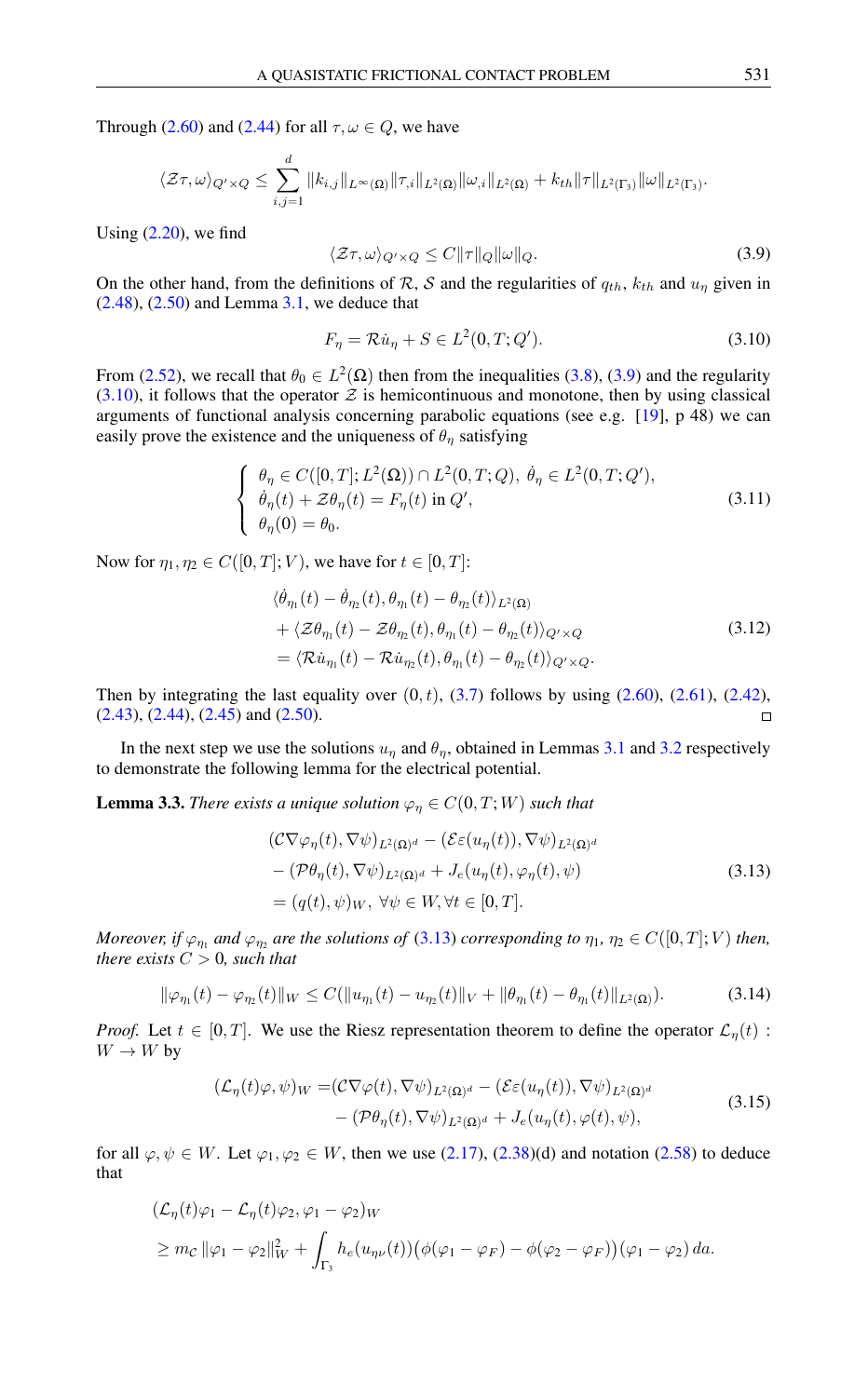Therefore, using the bound [\(2.40\)](#page-7-1)(c), Lipschitz-continuity of the function  $\phi$  and the trace theorem  $(2.18)$  we obtain

<span id="page-13-2"></span>
$$
(\mathcal{L}_{\eta}(t)\varphi_1 - \mathcal{L}_{\eta}(t)\varphi_2, \varphi_1 - \varphi_2)_{W} \geq m_{\mathcal{C}} \|\varphi_1 - \varphi_2\|_{W}^2 - M_{h_e}l_eC_0^2 \|\varphi_1 - \varphi_2\|_{W}^2.
$$
 (3.16)

It follows from inequality [\(3.16\)](#page-13-0) and the smallness assumption [\(2.75\)](#page-10-0) that there exists  $C > 0$ such that

<span id="page-13-1"></span><span id="page-13-0"></span>
$$
(\mathcal{L}_{\eta}(t)\varphi_{1} - \mathcal{L}_{\eta}(t)\varphi_{2}, \varphi_{1} - \varphi_{2})_{W} \ge C \|\varphi_{1} - \varphi_{2}\|_{W}^{2}.
$$
\n(3.17)

On the other hand, we use  $(2.38)$ ,  $(2.40)$ ,  $(3.15)$ ,  $(2.58)$  and  $(2.17)$  to have

$$
(\mathcal{L}_{\eta}(t)\varphi_1 - \mathcal{L}_{\eta}(t)\varphi_2, \psi)_W \le L_{\mathcal{C}} \|\varphi_1 - \varphi_2\|_W \|\psi\|_W + \int_{\Gamma_3} M_{h_e} l_e |\varphi_1 - \varphi_2| \|\psi\| \, da \quad \forall \psi \in W, \tag{3.18}
$$

with  $L_{\mathcal{C}} = \sup_{i,j} ||c_{ij}||_{L^{\infty}(\Omega)}$ . It follows from [\(3.18\)](#page-13-1) and [\(2.18\)](#page-3-2) that

$$
(\mathcal{L}_{\eta}(t)\varphi_1 - \mathcal{L}_{\eta}(t)\varphi_2, \psi)_W \le (L_{\mathcal{C}} + M_{h_e}l_eC_0^2)\|\varphi_1 - \varphi_2\|_W\|\psi\|_W \quad \forall \psi \in W,
$$

<span id="page-13-3"></span>thus,

$$
\|\mathcal{L}_{\eta}(t)\varphi_1 - \mathcal{L}_{\eta}(t)\varphi_2\|_{W} \le (L_{\mathcal{C}} + M_{h_e}l_eC_0^2)\|\varphi_1 - \varphi_2\|_{W}.
$$
\n(3.19)

Inequalities [\(3.17\)](#page-13-2) and [\(3.19\)](#page-13-3) show that the operator  $\mathcal{L}_n(t)$  is a strongly monotone Lipschitz continuous operator on W and, therefore, there exists a unique element  $\varphi_n(t) \in W$  such that

<span id="page-13-5"></span><span id="page-13-4"></span>
$$
\mathcal{L}_{\eta}(t)\varphi_{\eta}(t) = q(t). \tag{3.20}
$$

We combine now [\(3.15\)](#page-12-3) and [\(3.20\)](#page-13-4) to find that  $\varphi_n(t) \in W$  is the unique solution of the nonlinear variational equation  $(3.13)$ .

Next, we show that  $\varphi_{\eta} \in C([0,T];W)$ . To this end, let  $t_1, t_2 \in [0,T]$  and for the sake of simplicity, we write  $\varphi_{\eta}(t_i) = \varphi_i$ ,  $u_{\eta\nu}(t_i) = u_i$ ,  $\theta_{\eta}(t_i) = \theta_i$ ,  $q(t_i) = q_i$ , for  $i = 1, 2$ . Using [\(3.13\)](#page-12-2), [\(2.37\)](#page-6-4), [\(2.26\)](#page-5-9), [\(2.38\)](#page-6-0), [\(2.58\)](#page-8-3) and [\(2.17\)](#page-3-3), we find

$$
m_{\mathcal{C}} \|\varphi_1 - \varphi_2\|_W^2 \le M_{\mathcal{E}} \|u_1 - u_2\|_V \|\varphi_1 - \varphi_2\|_W + \sqrt{d}M_{\mathcal{P}} \|\theta_1 - \theta_2\|_{L^2(\Omega)} \|\varphi_1 - \varphi_2\|_W
$$
  
+  $\int_{\Gamma_3} |h_e(u_1)\phi(\varphi_1 - \varphi_F) - h_e(u_2)\phi(\varphi_2 - \varphi_F) ||\varphi_1 - \varphi_2| \, da$  (3.21)  
+  $\|q_1 - q_2\|_W \|\varphi_1 - \varphi_2\|_W,$ 

where  $M_{\mathcal{E}} = \sup_{i,j,k} ||e_{ijk}||_{L^{\infty}(\Omega)}$  and  $M_{\mathcal{P}} = \sup_i ||p_i||_{L^{\infty}(\Omega)}$ . We use the bounds  $|h_e(u_i)| \leq M_{h_e}$ ,  $i,j,k$  $|\phi(\varphi_1 - \varphi_2)| \le \overline{l}_e$ , the Lipschitz continuity of the functions  $h_e$  and  $\phi$ , and inequalities [\(2.18\)](#page-3-2) and [\(2.27\)](#page-5-6) to obtain

<span id="page-13-6"></span>
$$
\int_{\Gamma_3} |h_e(u_1)\phi(\varphi_1 - \varphi_F) - h_e(u_2)\phi(\varphi_2 - \varphi_F)||\varphi_1 - \varphi_2| \, da
$$
\n
$$
\leq M_{h_e} l_e \int_{\Gamma_3} |\varphi_1 - \varphi_2|^2 \, da + L_{h_e} \bar{l}_e \int_{\Gamma_3} |u_1 - u_2| \, |\varphi_1 - \varphi_2| \, da
$$
\n
$$
\leq M_{h_e} l_e \, C_0^2 ||\varphi_1 - \varphi_2||_W^2 + L_{h_e} \bar{l}_e C_0 \widetilde{C}_0 ||u_1 - u_2||_V ||\varphi_1 - \varphi_2||_W.
$$

Inserting the last inequality in  $(3.21)$  yields

$$
m_{\mathcal{C}} \|\varphi_1 - \varphi_2\|_W \le (M_{\mathcal{E}} + L_{h_e} \bar{l}_e C_0 \widetilde{C}_0) \|u_1 - u_2\|_V + \sqrt{d} M_{\mathcal{P}} \|\theta_1 - \theta_2\|_{L^2(\Omega)}
$$
  
+  $M_{h_e} l_e C_0^2 \|\varphi_1 - \varphi_2\|_W + \|q_1 - q_2\|_W.$  (3.22)

It follows from inequality  $(3.22)$  and assumption  $(2.75)$  that

<span id="page-13-7"></span>
$$
\|\varphi_1 - \varphi_2\|_W \le C(\|u_1 - u_2\|_V + \|\theta_1 - \theta_2\|_{L^2(\Omega)} + \|q_1 - q_2\|_W). \tag{3.23}
$$

We also note that assumptions [\(2.47\)](#page-7-3), combined with definition [\(2.54\)](#page-8-4) imply that  $q \in C([0, T]; W)$ . Since  $u_{\eta} \in C^1([0,T]; V)$  and  $\theta_{\eta} \in C([0,T]; L^2(\Omega))$  inequality [\(3.23\)](#page-13-7) implies that  $\varphi_{\eta} \in C([0,T]; W)$ .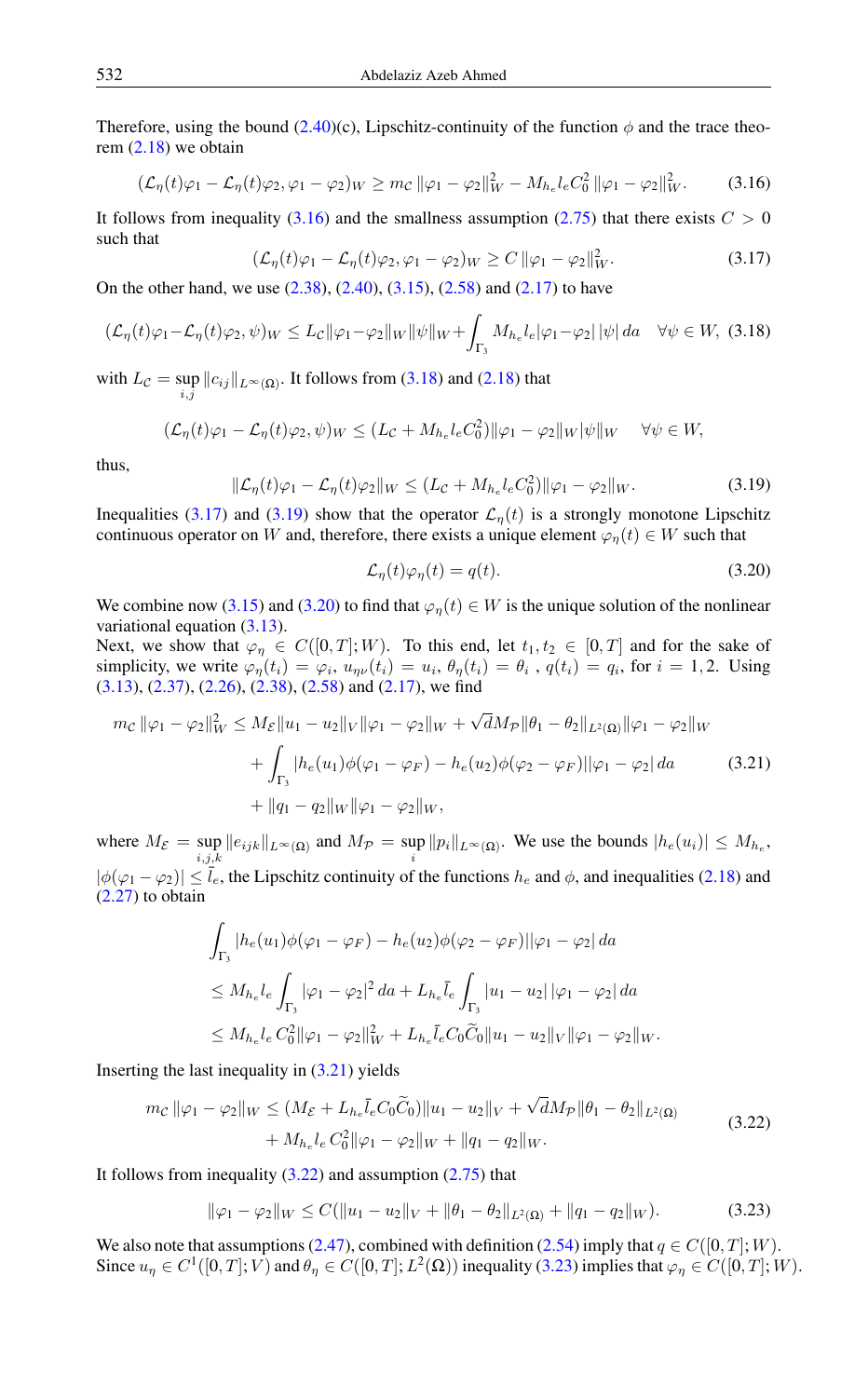Now, let  $\eta_1, \eta_2 \in C([0,T]; V)$  and let  $\varphi_{\eta_i} = \varphi_i$ ,  $u_{\eta_i} = u_i$ ,  $\theta_{\eta_i} = \theta_i$ , for  $i = 1, 2$ . We use [\(3.13\)](#page-12-2) and arguments similar to those used in the proof of [\(3.22\)](#page-13-6) to obtain

$$
m_{\mathcal{C}} \|\varphi_1(t) - \varphi_2(t)\|_{W} \leq (M_{\mathcal{E}} + L_{h_e} \bar{l}_e C_0 \widetilde{C}_0) \|u_1(t) - u_2(t)\|_{V} + \sqrt{d}M_{\mathcal{P}} \|\theta_1(t) - \theta_2(t)\|_{L^2(\Omega)} + M_{h_e} l_e C_0^2 \|\varphi_1(t) - \varphi_2(t)\|_{W} \ \forall t \in [0, T],
$$

this inequality combined with assumption [\(2.75\)](#page-10-0) leads to [\(3.14\)](#page-12-4), which concludes the proof.  $\square$ 

Now, for every  $\eta \in C([0,T]; V)$ , we denote by  $u_n$ ,  $\theta_n$  and  $\varphi_n$  the solutions provided in Lemmas [3.1,](#page-10-9) [3.2](#page-11-6) and [3.3](#page-12-5) respectively. Moreover, we apply the Riesz representation theorem to define the function  $\mathcal{T}\eta:[0,T] \to V$  defined by

<span id="page-14-0"></span>
$$
(\mathcal{T}\eta(t),v)_V = \left(\mathcal{E}^*(\nabla\varphi_\eta(t)) - \mathcal{M}\theta_\eta(t), \varepsilon(v)\right)_\mathcal{H} + \left(\int_0^t b(t-s)u_{\eta\nu}^+(s)ds, v_\nu^+\right)_{L^2(\Gamma_3)} \quad (3.24)
$$

$$
+ J_{el}(\varphi_\eta(t), u_\eta(t), v) + J_{te}(\theta_\eta(t), u_\eta(t), v), \ \forall v \in U, \ \forall t \in [0, T].
$$

**Lemma 3.4.** *For each*  $\eta \in C([0, T]; V)$  *the function*  $\mathcal{T}\eta : [0, T] \to V$  *belongs to*  $C([0, T]; V)$ *. Moreover, there exists a unique*  $\eta^* \in C([0,T];V)$  *such that*  $\mathcal{T}\eta^* = \eta^*$ .

*Proof.* Let  $\eta \in C([0, T]; V)$  and  $t_1, t_2 \in [0, T]$  with  $t_1 < t_2$ . Using [\(3.24\)](#page-14-0), we obtain

$$
(\mathcal{T}\eta(t_1) - \mathcal{T}\eta(t_2), v)_V = (\mathcal{E}^*(\nabla\varphi_{\eta}(t_1)) - \mathcal{E}^*(\nabla\varphi_{\eta}(t_2)), \varepsilon(v))_{\mathcal{H}} - (\mathcal{M}\theta_{\eta}(t_1) - \mathcal{M}\theta_{\eta}(t_2), \varepsilon(v))_{\mathcal{H}}
$$
  
+ 
$$
\left(\int_0^{t_1} b(t_1 - s)u_{\eta\nu}^+(s)ds - \int_0^{t_2} b(t_2 - s)u_{\eta\nu}^+(s)ds, v_{\nu}^+\right)_{L^2(\Gamma_3)} + J_{el}(\varphi_{\eta}(t_1), u_{\eta}(t_1), v)
$$
  
- 
$$
J_{el}(\varphi_{\eta}(t_2), u_{\eta}(t_2), v) + J_{te}(\theta_{\eta_1}(t), u_{\eta}(t_1), v) - J_{te}(\theta_{\eta}(t_2), u_{\eta}(t_2), v) \quad \forall v \in V
$$

Using [\(2.37\)](#page-6-4), [\(2.39\)](#page-6-5), [\(2.41\)](#page-7-4), [\(2.43\)](#page-7-2), [\(2.51\)](#page-8-0), [\(2.17\)](#page-3-3), [\(2.18\)](#page-3-2), [\(2.26\)](#page-5-9) and [\(2.27\)](#page-5-6), it follows that

<span id="page-14-1"></span>
$$
\begin{aligned} |(\mathcal{T}\eta(t_1) - \mathcal{T}\eta(t_2), v)_V| &\le C \bigg( \|\varphi_\eta(t_1) - \varphi_\eta(t_2)\|_W + \|\theta_\eta(t_1) - \theta_\eta(t_2)\|_{L^2(\Omega)} \\ &+ \|u_\eta(t_1) - u_\eta(t_2)\|_V + \int_{t_2}^{t_1} \|u_\eta(s)\|_V ds \bigg) \|v\|_V. \end{aligned}
$$

Then we take  $v = \mathcal{T}\eta(t_1) - \mathcal{T}\eta(t_2)$  in the previous inequality to find that

$$
\|\mathcal{T}\eta(t_1) - \mathcal{T}\eta(t_2)\|_V \le C \bigg( \|\varphi_\eta(t_1) - \varphi_\eta(t_2)\|_W + \|\theta_\eta(t_1) - \theta_\eta(t_2)\|_{L^2(\Omega)} + \|u_\eta(t_1) - u_\eta(t_2)\|_V + \int_{t_2}^{t_1} \|u_\eta(s)\|_V ds \bigg).
$$
\n(3.25)

It follows from [\(3.25\)](#page-14-1) and the regularities of  $u<sub>\eta</sub>$ ,  $\theta<sub>\eta</sub>$  and  $\varphi<sub>\eta</sub>$  expressed in [\(2.76\)](#page-10-2), [\(2.77\)](#page-10-4) and [\(2.78\)](#page-10-3) respectively, that  $\mathcal{T}\eta \in C([0,T];V)$ .

Now let  $\eta_1, \eta_2 \in C([0,T];V)$  and denote by  $u_i, \theta_i$  and  $\varphi_i$  the functions  $u_{\eta_i}, \theta_{\eta_i}$  and  $\varphi_{\eta_i}$  obtained in Lemmas [3.1,](#page-10-9) [3.2](#page-11-6) and [3.3,](#page-12-5) for  $i = 1, 2$ . Let  $t \in [0, T]$ . Arguments similar to those used in the proof of [\(3.25\)](#page-14-1) yield

$$
\|\mathcal{T}\eta_1(t) - \mathcal{T}\eta_2(t)\|_V^2 \le C \bigg( \|u_1(t) - u_2(t)\|_V^2 + \int_0^t \|u_1(s) - u_2(s)\|_V^2 ds + \|\varphi_1(t) - \varphi_2(t)\|_W^2 + \|\theta_1(t) - \theta_2(t)\|_{L^2(\Omega)}^2 \bigg),
$$
\n(3.26)

and, keeping in mind  $(3.7)$  and  $(3.14)$ , we find

<span id="page-14-2"></span>
$$
\|\mathcal{T}\eta_1(t) - \mathcal{T}\eta_2(t)\|_V^2 \leq C \bigg(\|u_1(t) - u_2(t)\|_V^2 + \int_0^t \|u_1(s) - u_2(s)\|_V^2 + \int_0^t \|u_1(s) - u_2(s)\|_V^2\bigg).
$$
\n(3.27)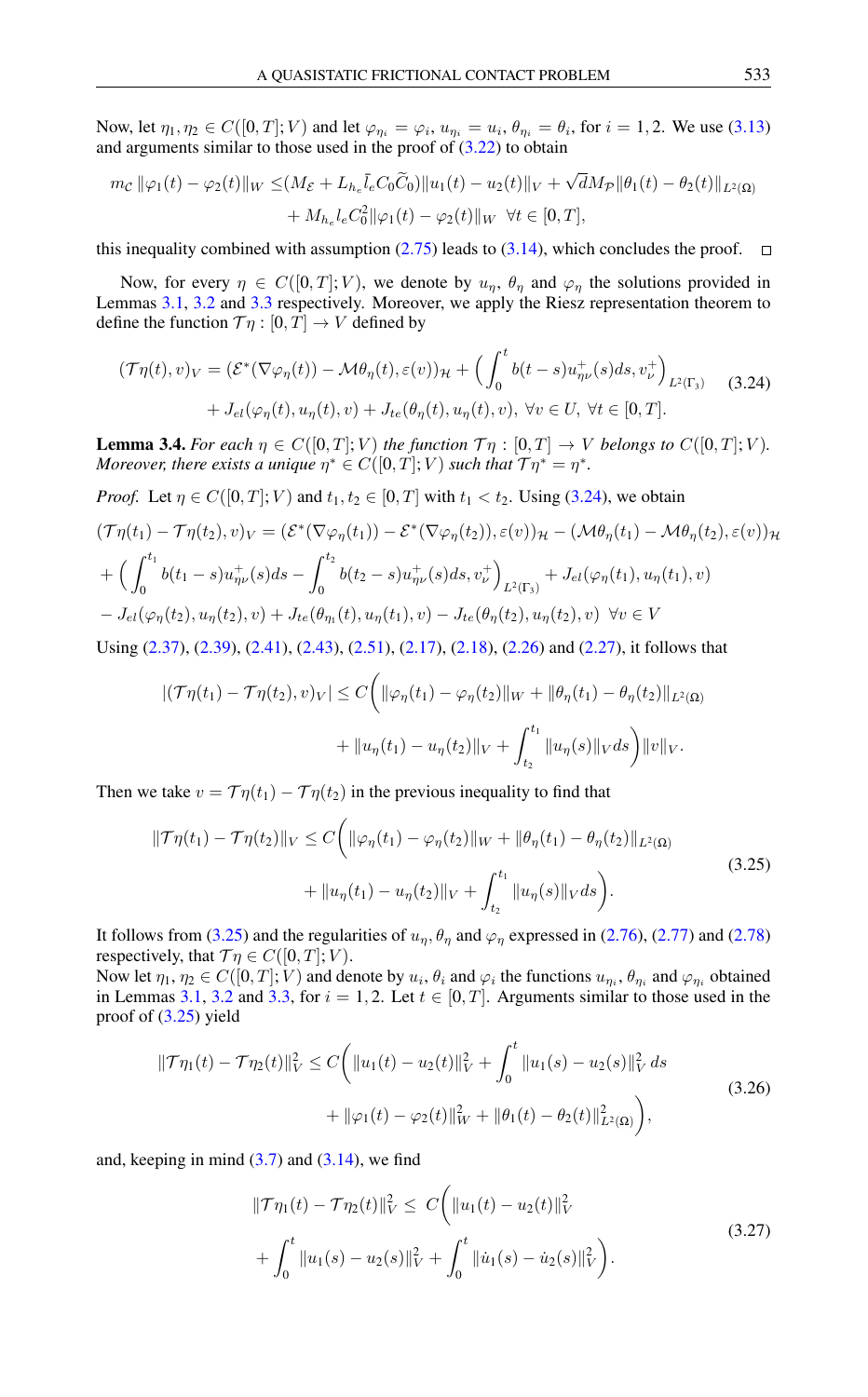On the other hand, since  $u_i(t) = u_0 + \int_0^t \dot{u}_i(s) ds$ , we have

$$
||u_1(t) - u_2(t)||_V^2 \le \int_0^t ||\dot{u}_1(s) - \dot{u}_2(s)||_V^2 ds,
$$
\n(3.28)

and using this inequality in [\(3.2\)](#page-11-2) yields

$$
\|\dot{u}_1(t)-\dot{u}_2(t)\|_V^2 \leq C\Big(\|\eta_1(t)-\eta_2(t)\|_V^2+\int_0^t \|\dot{u}_1(s)-\dot{u}_2(s)\|_V^2 ds\Big).
$$

It follows now from a Gronwall-type argument that

<span id="page-15-4"></span>
$$
\int_0^t \|\dot{u}_1(s) - \dot{u}_2(s)\|_V^2 ds \le C \int_0^t \|\eta_1(s) - \eta_2(s)\|_V^2 ds.
$$
 (3.29)

Combining [\(3.27\)](#page-14-2)-[\(3.29\)](#page-15-4) leads to

$$
\|\mathcal{T}\eta_1(t)-\mathcal{T}\eta_2(t)\|_V^2 \leq C \int_0^t \|\eta_1(s)-\eta_2(s)\|_V^2 ds.
$$

Reiterating this inequality  $n$  times we are led to

$$
\|\mathcal{T}^{n}\eta_{1}(t)-\mathcal{T}^{n}\eta_{2}(t)\|_{V}^{2} \leq C^{n} \underbrace{\int_{0}^{t} \int_{0}^{s} ... \int_{0}^{m}}_{n \text{ integrals}} \|\eta_{1}(r)-\eta_{2}(r)\|_{V}^{2} dr... ds,
$$

which implies that

<span id="page-15-5"></span>
$$
\|\mathcal{T}^n\eta_1 - \mathcal{T}^n\eta_2\|_{C([0,T];V)}^2 \le \frac{C^n T^n}{n!} \|\eta_1 - \eta_2\|_{C([0,T];V)}^2.
$$
\n(3.30)

Since  $\lim_{n\to\infty} \frac{C^n T^n}{n!} = 0$ , it follows that there exists a positive integer n such that  $\frac{C^n T^n}{n!} < 1$  and, therefore, [\(3.30\)](#page-15-5) shows that the operator  $\mathcal{T}^n$  is a contraction on the Banach space  $C([0,T];V)$ and, so, there exists a unique element  $\eta^* \in C([0, T]; V)$  such that  $\Lambda \eta^* = \eta^*$ .  $\Box$ 

We have now all the ingredient to prove the Theorem [2.2](#page-10-7) which we complete now. **Existence.** Let  $\eta^* \in C([0,T]; V)$  be the fixed point of the operator T, and let  $u_{\eta^*}, \theta_{\eta^*}$  and  $\varphi_{\eta^*}$ the solutions provided in Lemmas [3.1,](#page-10-9) [3.2](#page-11-6) and [3.3](#page-12-5) respectively, for  $\eta = \eta^*$ . It follows from [\(3.24\)](#page-14-0) that

$$
(\eta^*(t), v)_V = \left(\mathcal{E}^*(\nabla\varphi_{\eta^*}(t)) - \mathcal{M}\theta_{\eta^*}(t), \varepsilon(v)\right)_{\mathcal{H}} + \left(\int_0^t b(t-s)u_{\eta^*\nu}^+(s)ds, v_{\nu}^+\right)_{L^2(\Gamma_3)}
$$
  
+  $J_{el}(\varphi_{\eta^*}(t), u_{\eta^*}(t), v) + J_{te}(\theta_{\eta^*}(t), u_{\eta^*}(t), v), \ \forall v \in U, \ \forall t \in [0, T],$ 

and, therefore, [\(3.1\)](#page-10-8), [\(3.6\)](#page-11-3) and [\(3.13\)](#page-12-2) imply that  $(u_{\eta^*}, \theta_{\eta^*}, \varphi_{\eta^*})$  is a solution of problem  $P_V$ . Uniqueness. The uniqueness of the solution follows from the uniqueness of the fixed point of the operator  $\mathcal T$  defined by [\(3.24\)](#page-14-0).

### <span id="page-15-0"></span>References

- <span id="page-15-1"></span>[1] M. Aouadi, *Generalized thermo-piezoelectric problems with temperature-dependent properties Mathematical Reviews*. International Journal of Solids and Structures. 43, 6347-6358(2006).
- [2] A. Azeb Ahmed, S. Boutechebak, *Analysis of a dynamic thermo-elastic-viscoplastic contact problem*. Electronic Journal of Qualitative Theory of Diferential Equations. 71, 1-17(2013).
- <span id="page-15-2"></span>[3] H. Benaissa, ElH. Essoufi, R. Fakhar, *Existence results for unilateral contact problem with friction of thermo-electro-elasticity*. Appl. Math. Mech. Engl. Ed. 36, 911-926(2015).
- <span id="page-15-3"></span>[4] H. Benaissa, ElH. Essoufi, R. Fakhar, *Analysis of a signorini problem with nonlocal friction in thermopiezoelectricity*. GLASNIK MATEMATICKI. 51, 391-411(2016).